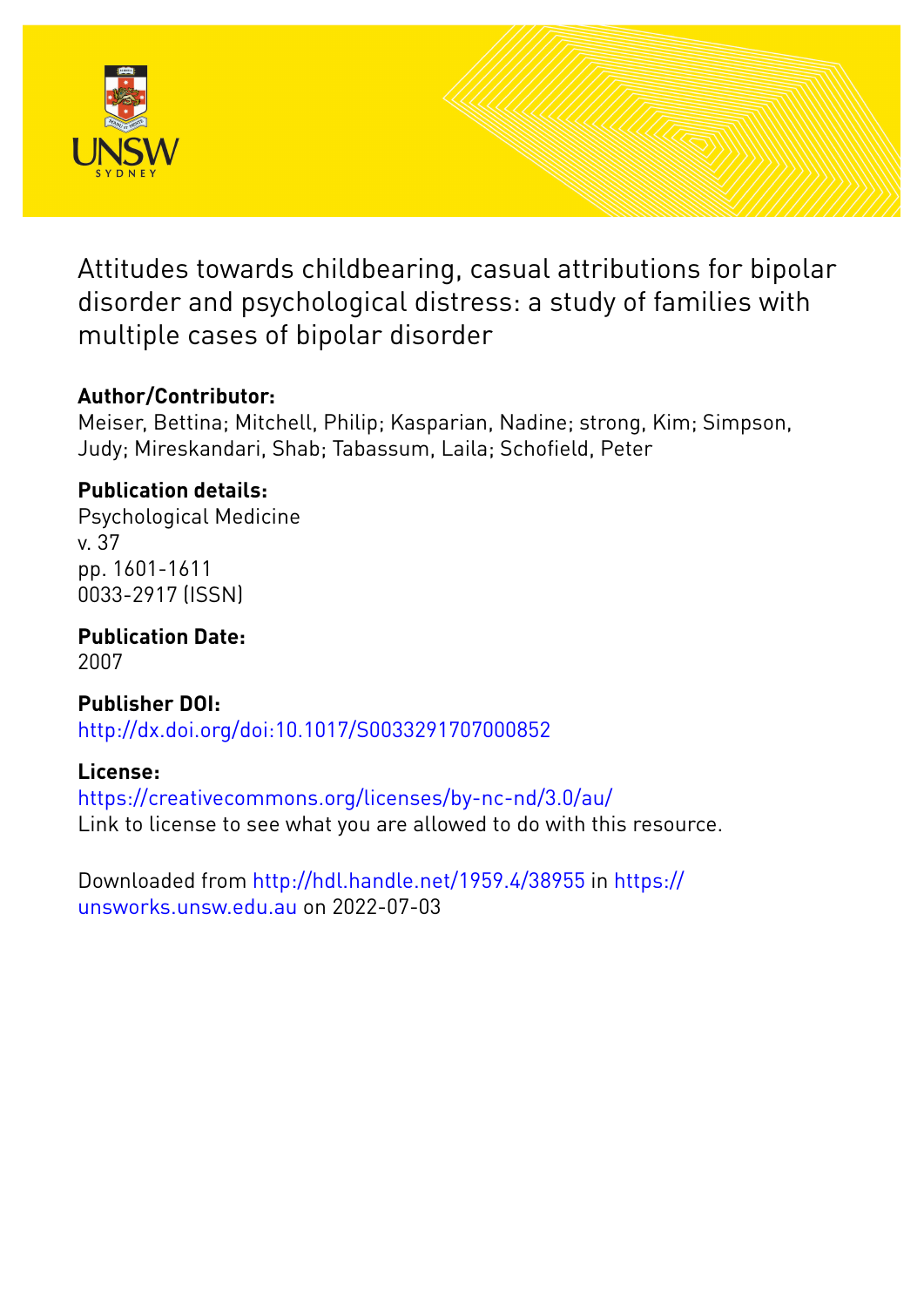**Title:** Attitudes towards childbearing, causal attributions for bipolar disorder and psychological distress: A study of families with multiple cases of bipolar disorder.

**Short title:** Families with multiple cases of bipolar disorder

Authors: Bettin[a](#page-1-0) Meiser<sup>a,b</sup>, Philip B. Mitchell<sup>b,c</sup>, Nadine A. Kasparian<sup>a,d</sup>, Kim Strong<sup>a</sup>, Judy M. Simpson<sup>e</sup>, Shab Mireskandari<sup>a,d</sup>, Laila Tabassum<sup>b,c</sup>, and Peter R. Schofield<sup>f,g</sup>

## **Departments:**

<sup>a</sup> Psychosocial Research Group, Prince of Wales Hospital, Randwick, NSW 2031, Sydney, Australia

<sup>b</sup>School of Psychiatry, The University of New South Wales, NSW 2052, Australia

c Black Dog Institute, Prince of Wales Hospital, Randwick, NSW 2031, Australia

<sup>d</sup>Prince of Wales Clinical School, The University of New South Wales, Randwick, NSW 2031

e School of Public Health, University of Sydney, NSW 2006, Australia

f Prince of Wales Medical Research Institute, Barker Street, Randwick, NSW 2031, Australia

g School of Medical Science, The University of New South Wales, NSW 2052, Australia

**Key words:** Bipolar disorder, psychological distress, attitudes to childbearing, causal attributions

**Short title:** Families with multiple cases of bipolar disorder

**Word Count:** 4,650 words

 $\overline{a}$ 

<span id="page-1-0"></span>**Correspondence to:** Bettina Meiser, Psychosocial Research Group, Prince of Wales Hospital, Randwick, NSW 2031, Sydney, Australia, Tel. 0061-2-9382-2638, Fax 0061-2- 9382-2588, E-mail: b.meiser@unsw.edu.au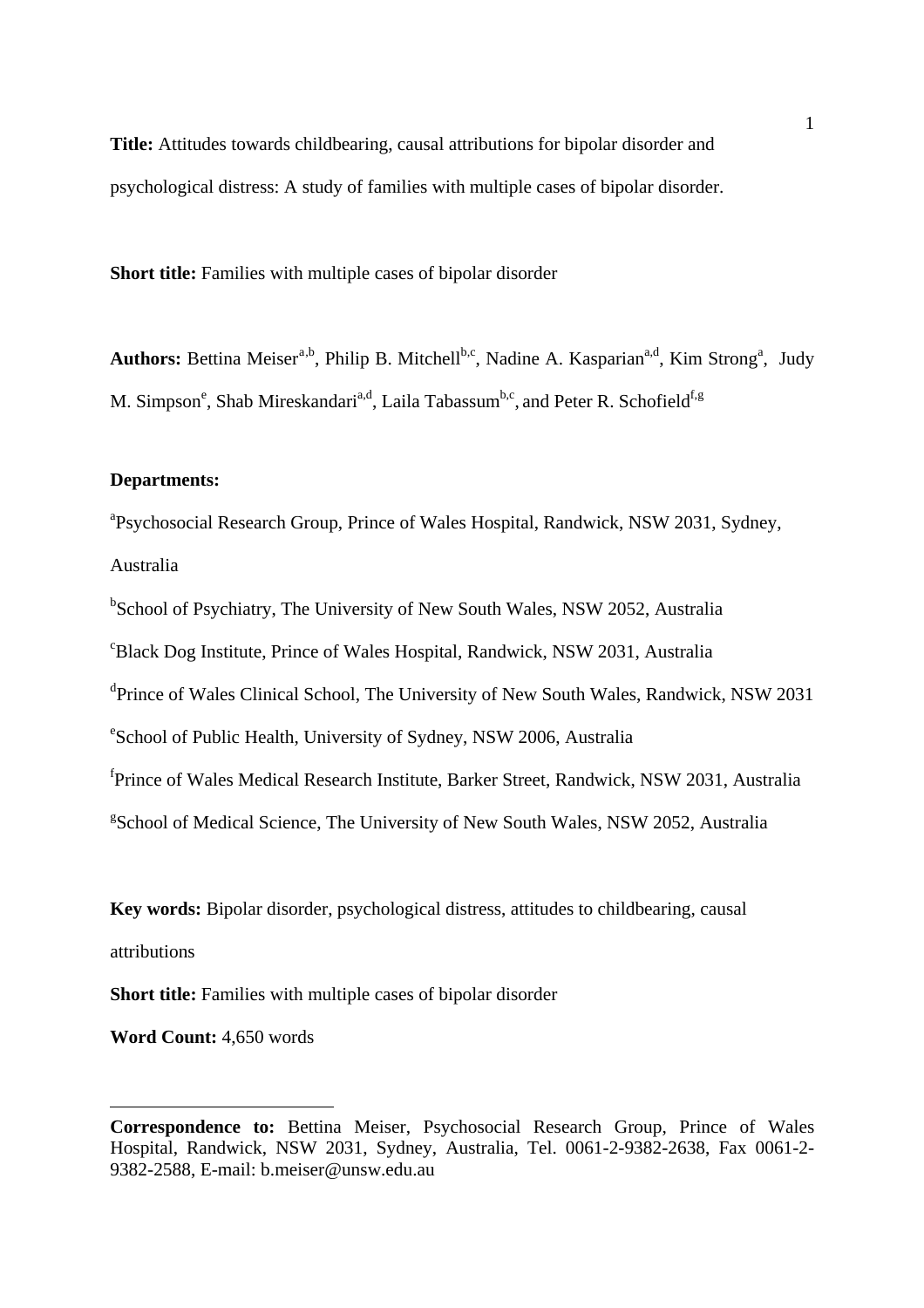## **Abstract:**

*Background:* For families with multiple cases of bipolar disorder this study explored: attitudes towards childbearing; causal attributions for bipolar disorder, in particular the degree to which a genetic model is endorsed and its impact on the perceived stigma of bipolar disorder; and predictors of psychological distress.

*Methods:* Two hundred individuals (95 unaffected and 105 affected with either bipolar disorder, schizoaffective disorder - manic type, or recurrent major disorder) were surveyed, using mailed, self-administered questionnaires.

*Results:* Sixty-five (35%) participants reported being 'not at all' or 'less willing to have children' as a result of having a strong family history of bipolar disorder. Being not at all or less willing to have children was associated with perceived stigma of bipolar disorder (*OR*=2.42, *p*=0.002), endorsement of a genetic model (*OR*=1.76, *p*=0.046), and being affected (*OR*=2.16, *p*=0.01). Among unaffected participants only, endorsement of a genetic model was strongly correlated with perceived stigma  $(r<sub>s</sub>=0.30, p=0.004)$ . Perceiving the family environment as an important factor in causing bipolar disorder was significantly associated with psychological distress (*OR*=1.58, *p*=0.043) among unaffected participants. Among affected participants, perceived stigma was significantly correlated with psychological distress ( $OR=2.44$ ,  $p=0.02$ ), controlling for severity of symptoms ( $p<0.001$ ).

*Conclusions:* Having a genetic explanation for bipolar disorder may exacerbate associative stigma among unaffected members from families with multiple cases of bipolar disorder, while it does not impact on perceived stigma amongst affected family members. Affected family members may benefit from interventions to ameliorate the adverse effects of perceived stigma.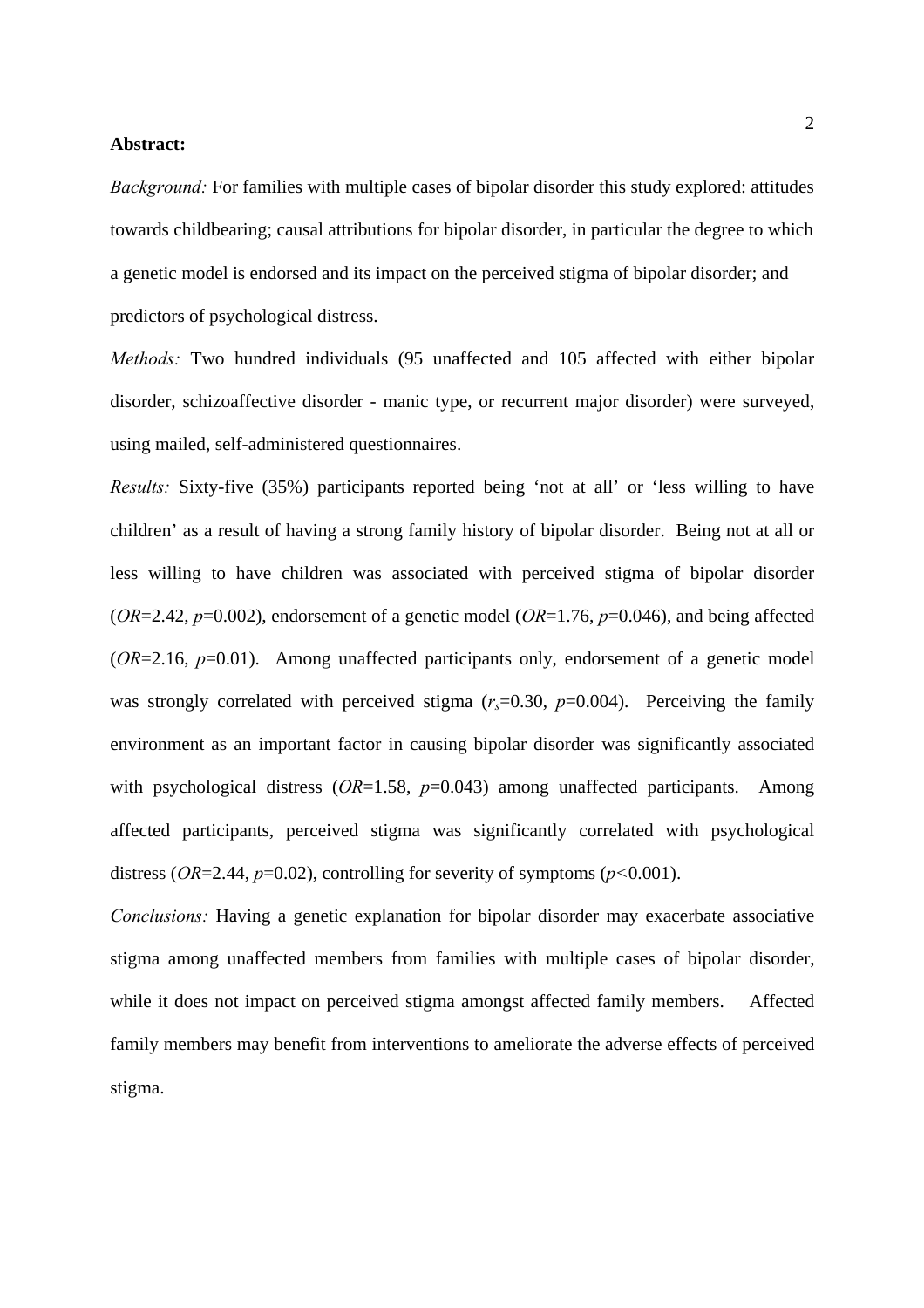# **Introduction**

Individuals with psychiatric disorders are among the most highly stigmatized groups in society (Link *et al.*, 1999, Mechanic *et al.*, 1994, Westbrook *et al.*, 1993). Evidence has been accumulating that illness attributions (beliefs about illness causation) strongly impact quality of life and psychological adjustment in medical illness in general (Sensky, 1997, Turnquist *et al.*, 1988, Watts, 1982), and psychiatric disorders in particular (Kuyken *et al.*, 1992, Mechanic *et al.*, 1994). While it appears particularly salient to assess the impact of illness attributions on the perceived stigma of psychiatric disorders, very little empirical data are currently available on this issue. In particular, whether attributing psychiatric disorders to genetic factors impacts perceived stigma and psychological distress, and whether it affects reproductive options among those affected by psychiatric disorders, remains largely unexplored (Nuffield Council on Bioethics, 1998). The potential impact of endorsing a genetic model is of special importance to those with a strong family history of bipolar disorder, given its high demonstrated heritability, which is estimated at 70 to 85% (McGuffin *et al.*, 2003, Smoller and Finn, 2003).

#### *A summary of the debate on the relationship between genetic cause and perceived stigma*

There has been ongoing debate on the potential impact of a genetic attribution on the stigma associated with mental illness (Austin and Honer, 2005, Meiser *et al.*, 2005, Phelan, 2005, Phelan, 2002). Attribution theory predicts that a genetic explanation would decrease stigma as it shifts causal responsibility away from the individual and towards the role of an uncontrollable biological cause (heredity), which in turn may alleviate self-blame and guilt, and increase sympathy and help (Phelan, 2005, Phelan, 2002, Sensky, 1997). In accordance with 'genetic essentialism' (the belief that genes form the basis of our human identity) (Nelkin and Lindee, 1995), however, a genetic explanation could increase stigma by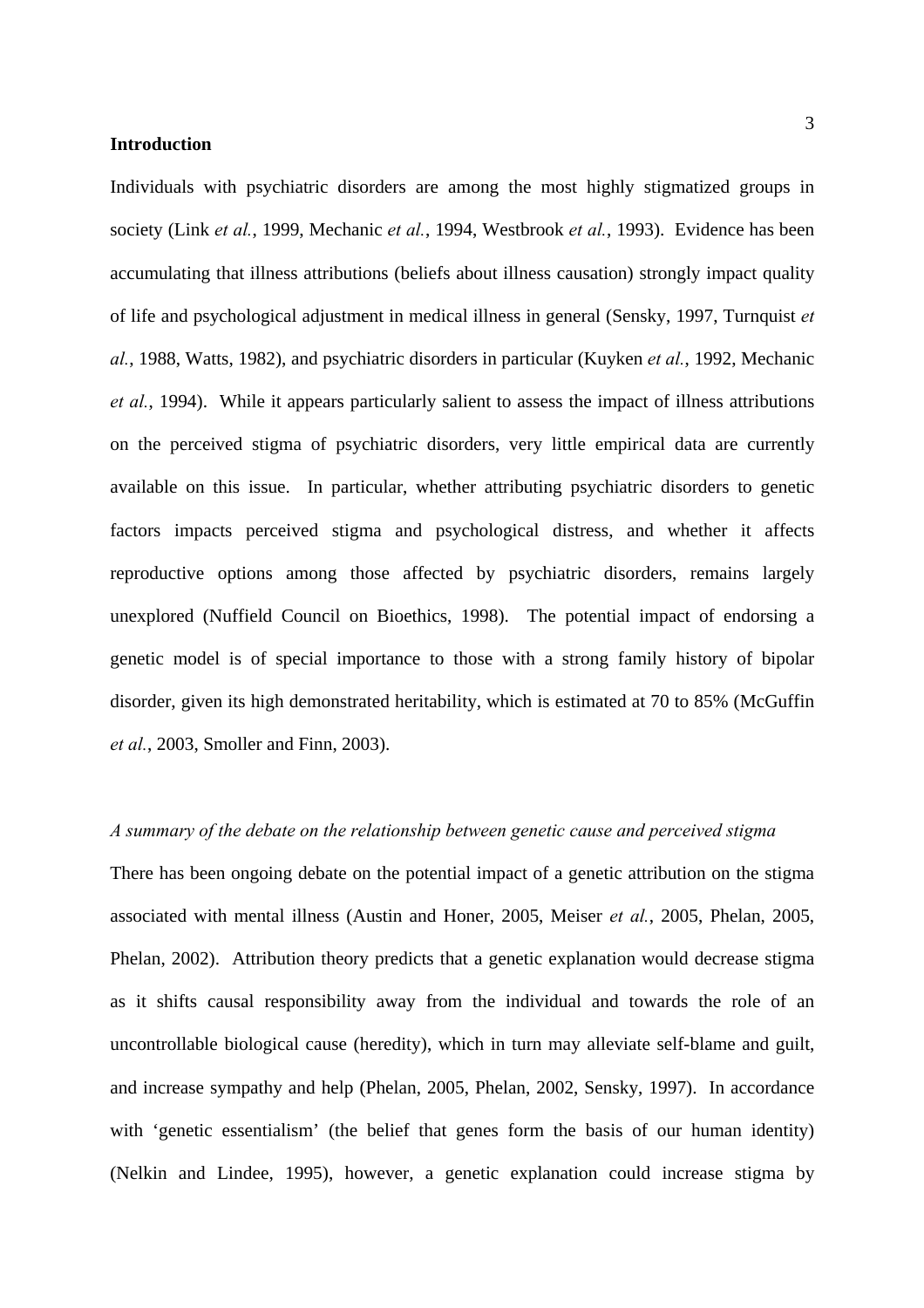increasing perceptions of differentness and seriousness, which in turn could increase 'social distance' (i.e. social rejection) and 'reproductive restrictiveness' (the belief that those affected with an inherited disorder should not reproduce) (Phelan, 2005, Phelan, 2002). Adopting an intermediate position, Phelan argues that these theories may not be mutually exclusive but operate simultaneously (Phelan, 2005). Indeed, empirical findings suggest that the effects of attributing mental illness to genetic factors may be particularly complex, ameliorating stigma in some ways, while exacerbating it in others (Phelan, 2005, Phelan *et al.*, 2002). For example, Phelan et al. (Phelan *et al.*, 2002) found that people who attributed an individual's schizophrenia to genetic factors were less likely to think the person was responsible for the disorder. By contrast, a vignette experiment in a general population sample demonstrated support for genetic essentialism, in that genetic attributions increased the perceived seriousness and persistence of the mental illness (Phelan, 2005). Clearly these findings are of interest but require replication in a clinical sample.

# *Impact of genetic risk information on childbearing decisions*

Very few data are currently available on attitudes to childbearing of individuals affected with or at risk for bipolar disorder. In the US, Trippitelli et al. (Trippitelli *et al.*, 1998) assessed 45 individuals with bipolar disorder (only 16 of whom had a strong family history of bipolar disorder) and their spouses as to whether knowing that they or their spouse had a gene variation that increases the likelihood of developing bipolar disorder would have deterred them from having children. Twenty-seven percent of patients and 18% of spouses reported that such knowledge would probably or definitely have deterred them from having children, with 18% and 25% of patients and spouses respectively reporting being uncertain (Trippitelli *et al.*, 1998). In Germany, Illes et al. assessed attitudes to childbearing among 316 patients (unselected for family history) with schizophrenia and/or an affective disorder (Illes *et al.*,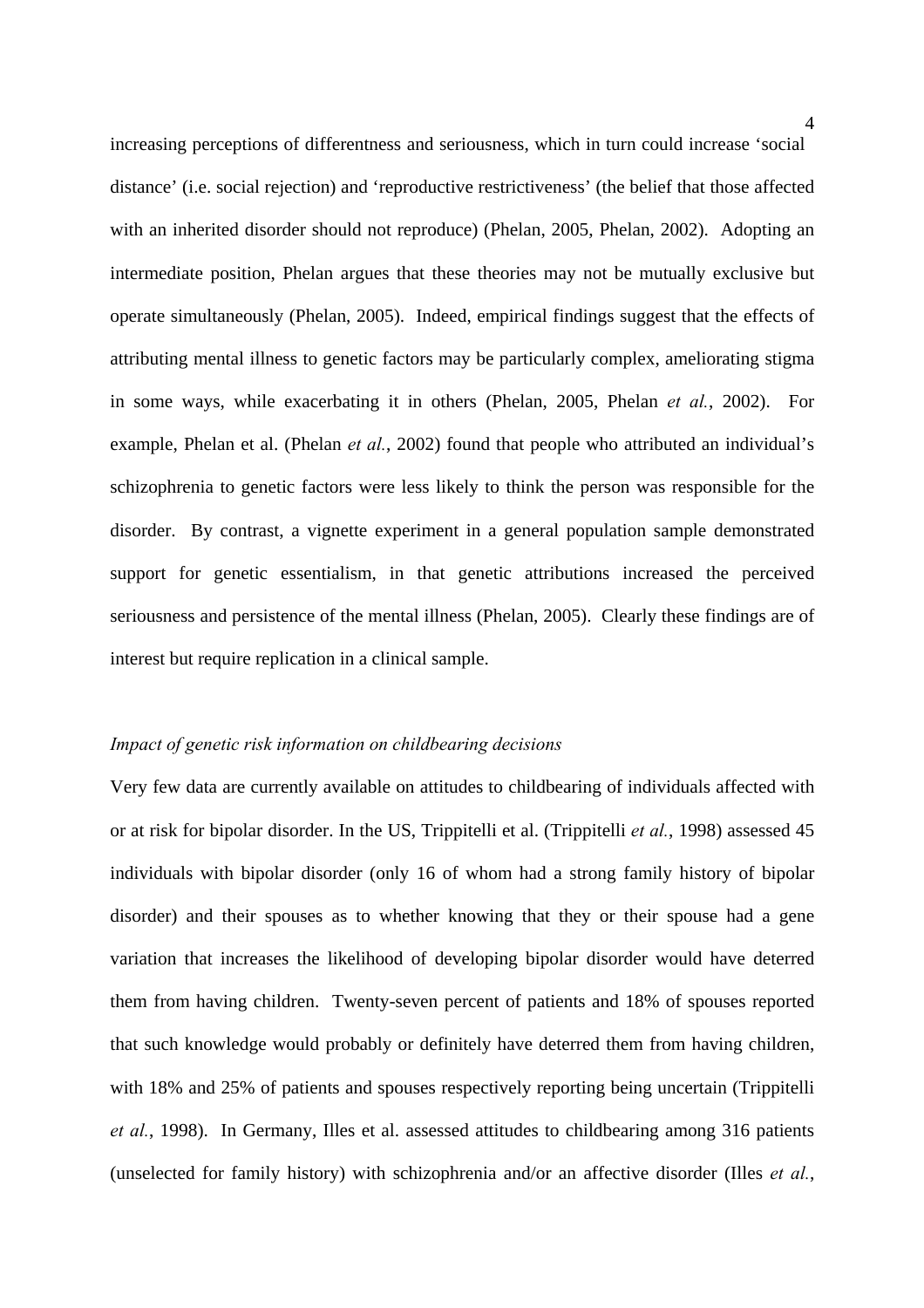2003). These authors found that 23% and 56% of patients reported that they would not have children in case of an increased genetic risk of depression and/or schizophrenia, respectively. As most participants in these previous studies were unselected for presence of family history, it is important to assess whether decision-making about childbearing among individuals with a strong family history of bipolar disorder is similar.

Given the lack of empirical data on the impact of attributing the cause of mood disorders to genetic factors, we recently undertook a preliminary interview-based study of 21 individuals from families with multiple cases of bipolar disorder (Meiser *et al.*, 2005), which informed the hypotheses tested in the present study. In this previous study, most participants felt that having a genetic explanation was very helpful to families with members with bipolar disorder because it offered relief from self-blame for those affected with bipolar disorder (Meiser *et al.*, 2005). A genetic explanation was also thought to be helpful to parents who might otherwise attribute bipolar disorder in their children to poor parenting (Meiser *et al.*, 2005). However, many participants felt that a genetic explanation was unlikely to decrease the stigma attributed to bipolar disorder in the community (Meiser *et al.*, 2005). A diversity of views was identified in that a smaller number of participants felt that a genetic explanation had the potential of decreasing stigma, as it made it more likely that bipolar disorder would be viewed as a medical condition, while others were of the view that it may have the opposite effect (Meiser *et al.*, 2005). Approximately half of those interviewed said that coming from a family with multiple cases of bipolar disorder had affected their decision to have children or would have affected their decision had they known about their increased risk prior to having children (Meiser *et al.*, 2005).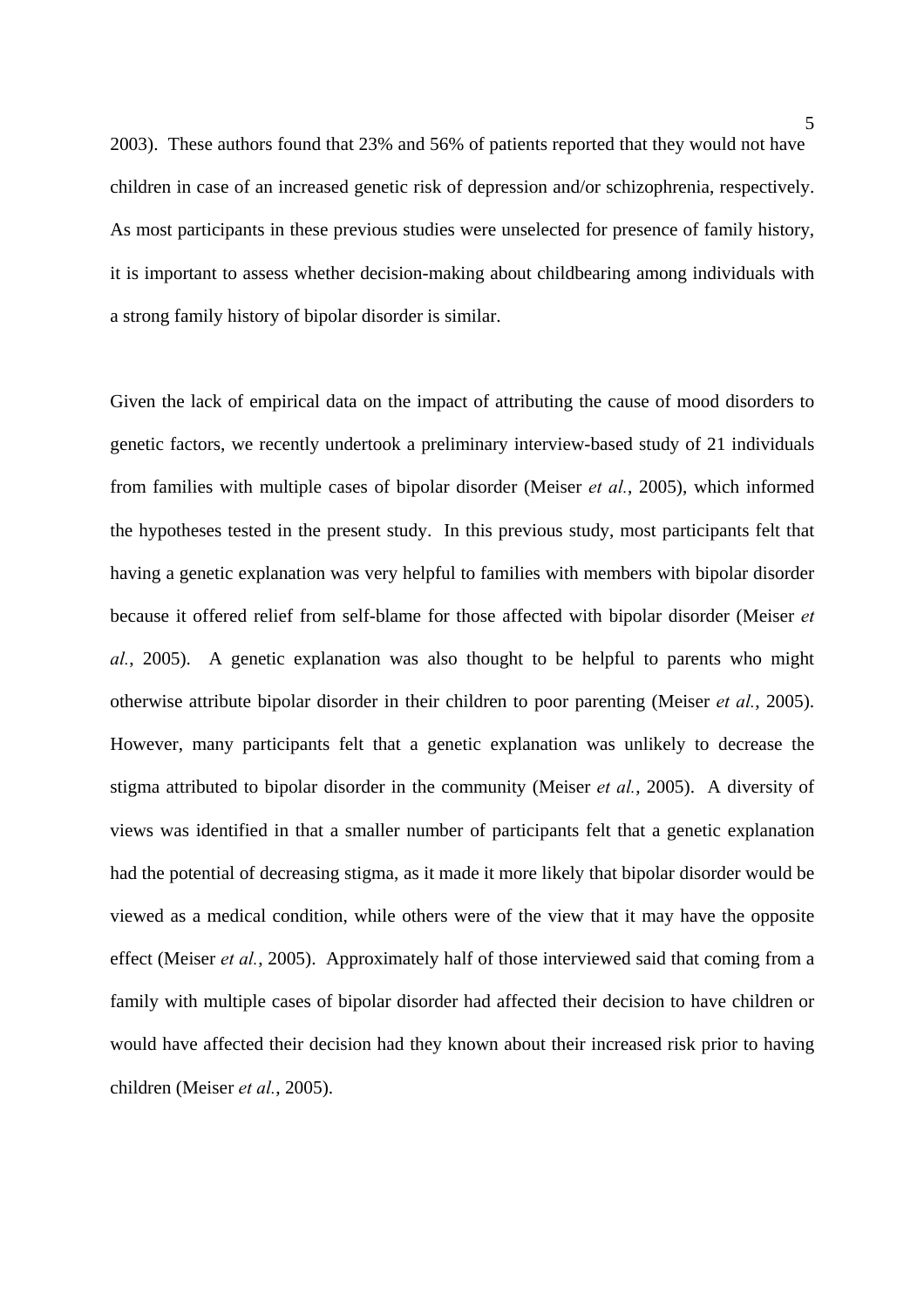Given the dearth of empirical data in this area, the present study hoped to fill an important gap in the existing literature. The study aimed to assess, in a sample of families with multiple cases of bipolar disorder: attributions about bipolar disorder, in particular the degree to which a genetic model of causation is endorsed and its impact on causal attributions on perceptions of the stigma associated with bipolar disorder and psychological distress; predictors of psychological distress; and attitudes towards childbearing. The study tested the following hypotheses: endorsement of a genetic model of causation for bipolar disorder will be associated with: (i) lower perceived stigma of bipolar disorder; (ii) lower psychological distress; and (iii) less willingness to have children.

# **METHODS**

Participants were ascertained through the Molecular Genetics Study of Bipolar Disorder, which is a genetic linkage study established 15 years ago that aims to clarify the molecular genetics of bipolar disorder (Adams *et al.*, 1998, Badenhop *et al.*, 2001). Medium to largesized multigenerational families that contain a minimum of three affected individuals, at least two of whom have been diagnosed with bipolar disorder I are eligible for participation in this study.

Only those aged 18 years or over and those who can read English proficiently were eligible to participate, as data were collected using self-administered questionnaires. Up to four affected and unaffected individuals each were selected randomly per family and were mailed an invitation letter by the Principal Clinical Investigator of the Molecular Genetics of Bipolar Study. Affected status was defined as those fulfilling Research Diagnostic Criteria for either bipolar disorder, schizoaffective disorder (manic type), or recurrent major depression. Individuals were asked to return an enclosed preference card to indicate their interest in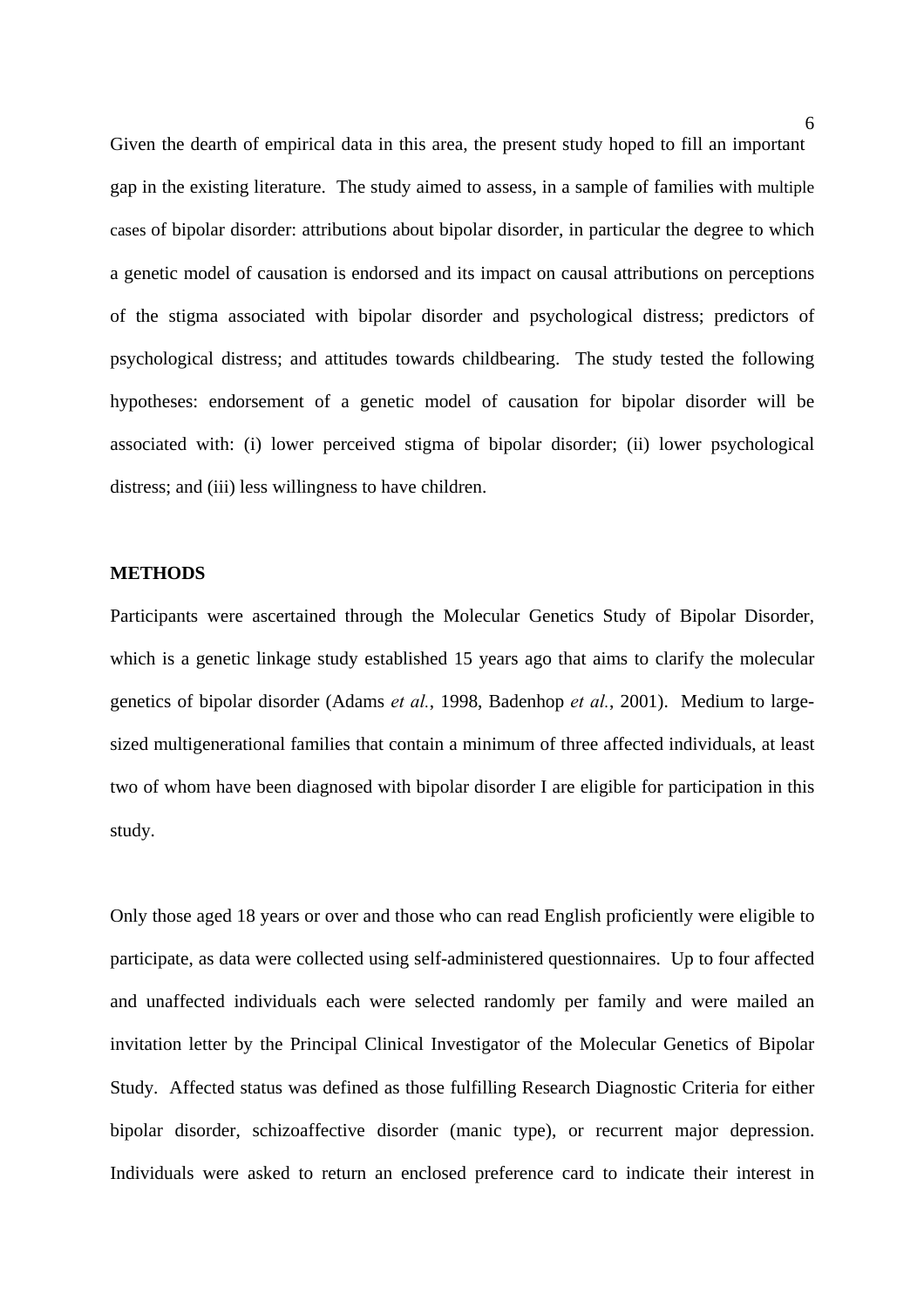participation. Individuals who did not decline participation were then contacted by telephone to confirm their eligibility and mailed a study package including a questionnaire, consent form, and reply-paid envelope. Affected individuals who were in an active phase of illness were given the option to be re-contacted to participate at a later time. Reminder calls were made and replacement questionnaires were mailed as necessary.

#### **Measures**

Data were collected using all of the measures listed below.

*Demographic characteristics:* Sex, age, highest level of education obtained, current marital status, and number of biological children were assessed using specifically designed multiple choice items.

*Clinical and family history data:* Data on family history and illness characteristics were collected as part of the Molecular Genetics Study of Bipolar Disorder using the Family Interview for Genetic Studies (National Institute of Mental Health, 1992) at the time of recruitment and the Diagnostic Interview for Genetic Studies, which was subsequently used to establish the diagnosis according to the Research Diagnostic Criteria (Nurnberger *et al.*, 1994a).

*Causal attributions for Bipolar Disorder:* Based on the results of our previous qualitative study (Meiser, 2005), items were purposively designed to assess the perceived importance of different factors in causing bipolar disorder in relation to participants' family and other families with multiple cases of bipolar disorder. Participants responded to all items using a five-point Likert-type scale ranging from 1 'Not at all important' to 5 'Extremely important'. Items comprising the final scale are shown in Table 2.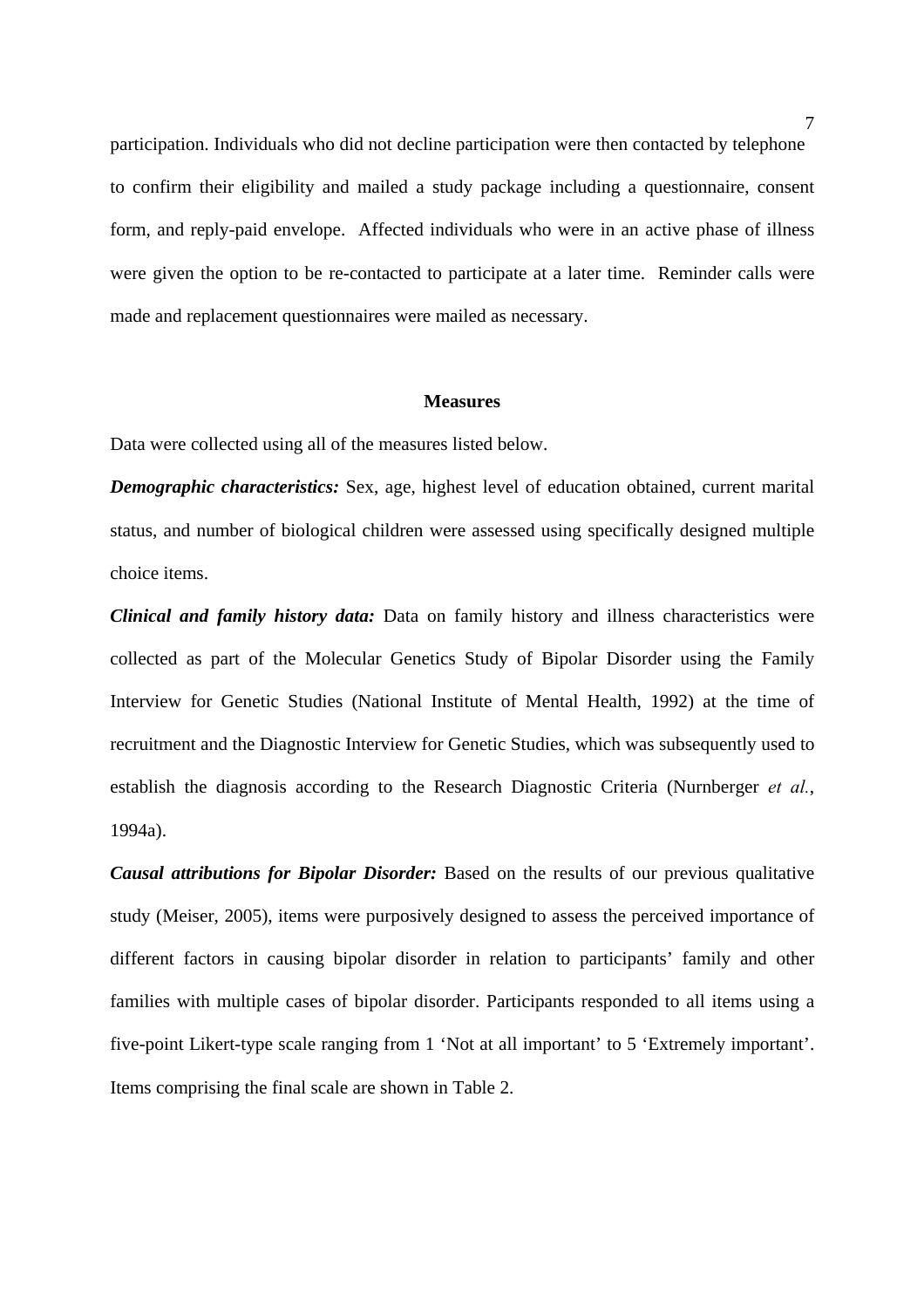*Zarit Burden Interview (ZBI):* This 12-item measure of family burden was only administered to unaffected individuals. It has excellent psychometric properties (Bedard *et al.*, 2001), and was designed to measure the extent to which caregivers perceive their caregiving as having a detrimental effect on their health, personal and social life, psychological well-being, and finances. Each item is rated on a five-point scale (ranging from 'Never' [0] to 'Nearly always' [4] present), and total scores range from 0 to 48, with higher scores indicating higher levels of perceived burden (Bedard *et al.*, 2001). Internal consistency in this sample was very high, with Cronbach's  $\alpha = 0.90$ .

*Internal State Scale (ISS):* This scale was administered to affected participants only. It assesses the severity of current manic and depressive symptoms and is comprised of 16 items rated on a 0-100 Likert scale. Studies have shown that the ISS has good reliability and validity in patients with bipolar disorder (Bauer and et al., 1991). Items can be divided into four subscales (Activation: ACT; Depression: DEP, Perceived Conflict: PC; and Well-Being: WB), which can be used to classify participants as euthymic (WB≥125, ACT<155), depressed (WB<125, ACT<155), manic/hypomanic (WB≥125, ACT≥155) and/or having mixed symptoms (WB<125, ACT≥155) (Glick *et al.*, 2003). For the Well-Being subscale, lower scores indicate greater pathology, and for all other subscales higher scores suggest greater symptomatology. The internal consistency values in this sample were very high, with Cronbach's  $\alpha$  = 0.88 (ACT), 0.74 (DEP), 0.86 (PC) and 0.88 (WB).

#### *Outcome variables*

*Perceived Devaluation-Discrimination:* This 12-item measure of mental illness stigma was used as both a predictor and an outcome variable. It assesses respondents' perceptions of what *most other people* believe (Link, 1987, Link *et al.*, 2004), that is a key feature of modified labeling theory, according to which perceived devaluation-discrimination should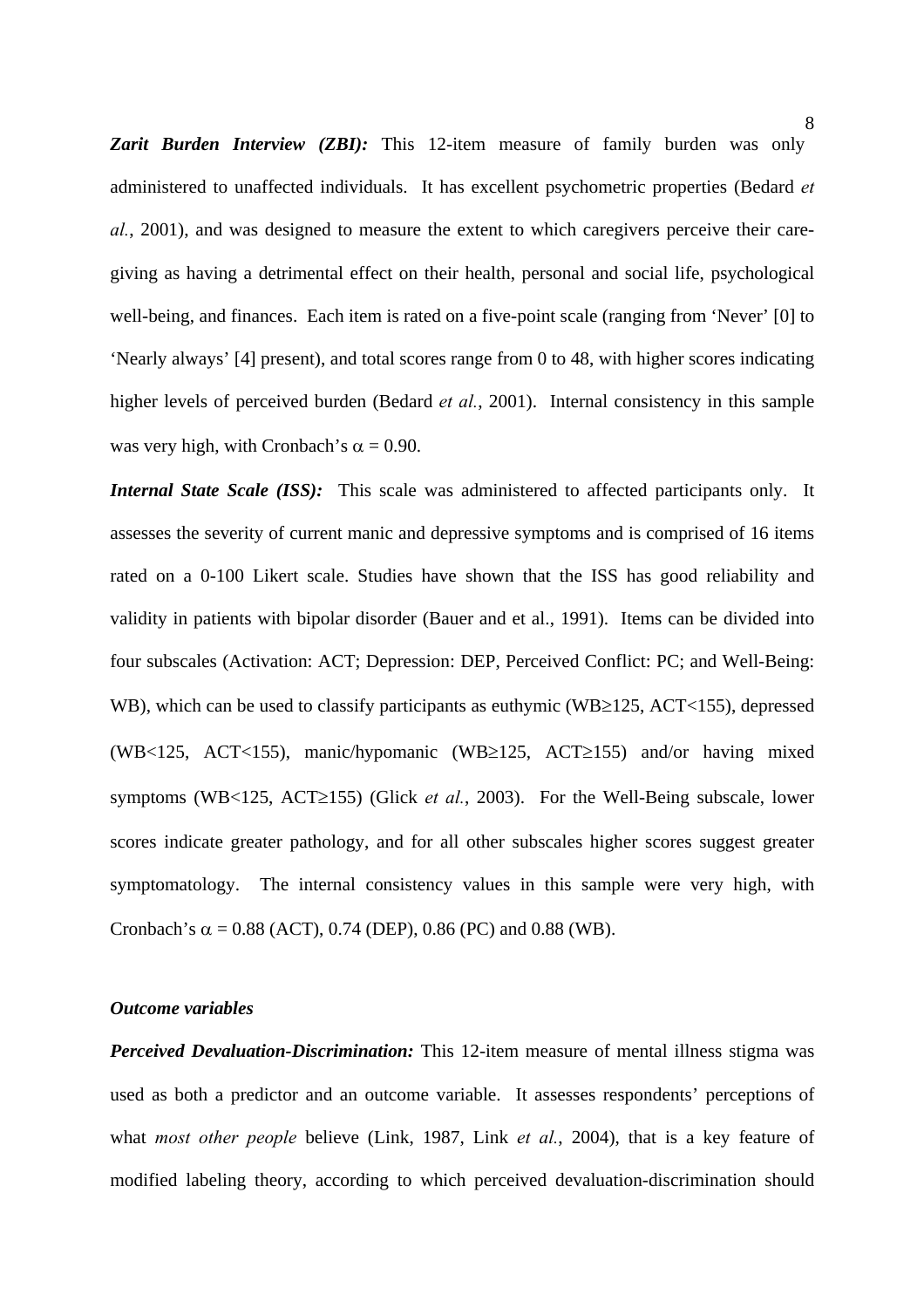have no impact on social or psychological functioning in people who have never been officially labeled with mental illness (Link, 1987, Link *et al.*, 2004). The measure was selected on the basis of its sound theoretical basis and because it has been used mainly among people being treated for mental illness. Items explored beliefs, such as whether a person with bipolar disorder is just as trustworthy as the average citizen, and whether one would willingly accept a person with bipolar disorder as a friend (Link, 1987). Five-point Likert-type response scales were used, ranging from 1 'Strongly disagree' to 5 'Strongly agree', and items were summed and divided by the total number of items answered (Link, 1987), with higher values indicating greater perceived stigma. This measure demonstrated excellent internal consistency in the present sample with Cronbach's  $\alpha = 0.87$ .

*Attitudes towards childbearing:* One item assessed the extent to which having a strong family history of bipolar disorder has affected participants' attitude towards having children. Participants chose from the following response options: 'Not at all willing to have children', 'Less willing to have children', 'No change in attitude towards having children' and 'More willing to have children'.

*General Health Questionnaire 12 (GHQ12):* This 12-item scale is a measure of minor psychiatric disorder and was used to assess psychological distress (Goldberg and Williams, 1988). Questions focus on two main classes of phenomena: inability to carry out one's normal healthy functions, and the emergence of new illness-related phenomena that are distressing (Goldberg and Williams, 1988, Goldberg and Hillier, 1979).

## *Statistical analyses*

Data were explored initially with descriptive statistics and graphs. Bivariate associations between possible predictors and the non-normally distributed outcome variables were first examined using Spearman's rank correlation  $(r<sub>s</sub>)$  for ordered or continuous predictor variables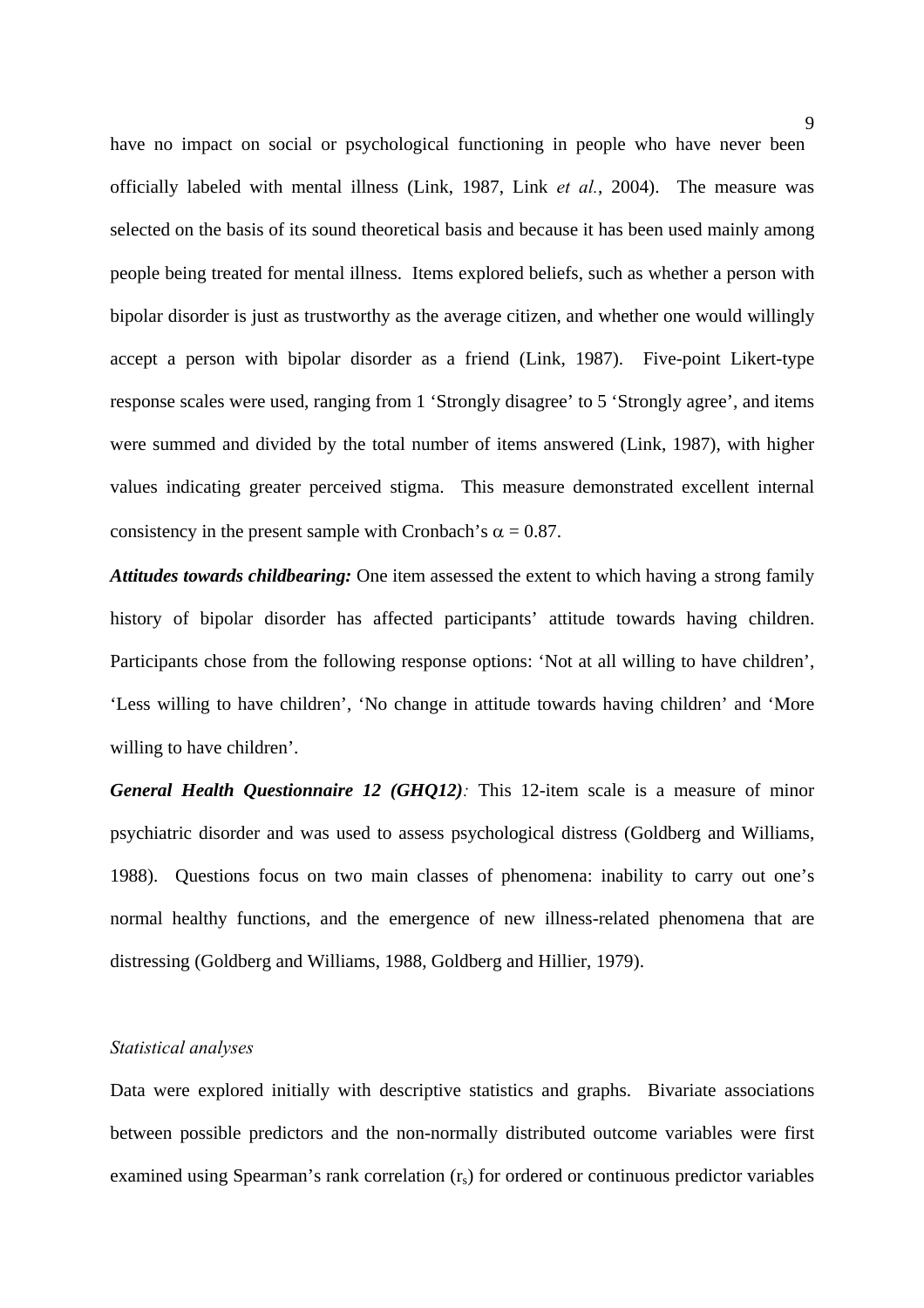and Mann-Whitney *U* tests for binary predictor variables. All variables with a bivariate association with  $p<0.1$  were entered into the regression model and progressively eliminated until the only remaining variables were those with  $p<0.05$ , or those which confounded the association of interest. In all regression models, correlations among responses of individuals in the same family were allowed for using generalized estimating equations (GEE) methodology (Zeger and Liang, 1986). The following variables were assessed as possible predictor variables or potential confounders in all analyses: age, sex, marital status, educational level, disease status, number of affected first- and second-degree relatives, perceived stigma, and causal attributions for bipolar disorder.

For the logistic regression modeling of psychological distress, GHQ12 scores were recoded into a new variable, using the bimodal scoring method (Burvill and Knuiman, 1983), where those with a score of two or higher are categorized as having distress levels consistent with a need for clinical intervention ('cases'). The probability of being a case was modeled separately for unaffected and affected participants, incorporating the Family Environment subscale of the Causal Attributions for Bipolar Disorder scale and the Internal State Scale as additional predictors respectively. For the logistic regression model on attitude to childbearing, the outcome variable was defined as 'Not at all willing to have children' and 'Less willing to have children' versus 'No change in attitude towards having children'.

#### **RESULTS**

In total, 347 people were approached from 64 families; of these, 10 individuals were found to be ineligible to participate, resulting in a total number of 337 eligible participants (59% female and 41% male). Of these, 82 were lost to contact as a result of incorrect address ( $n =$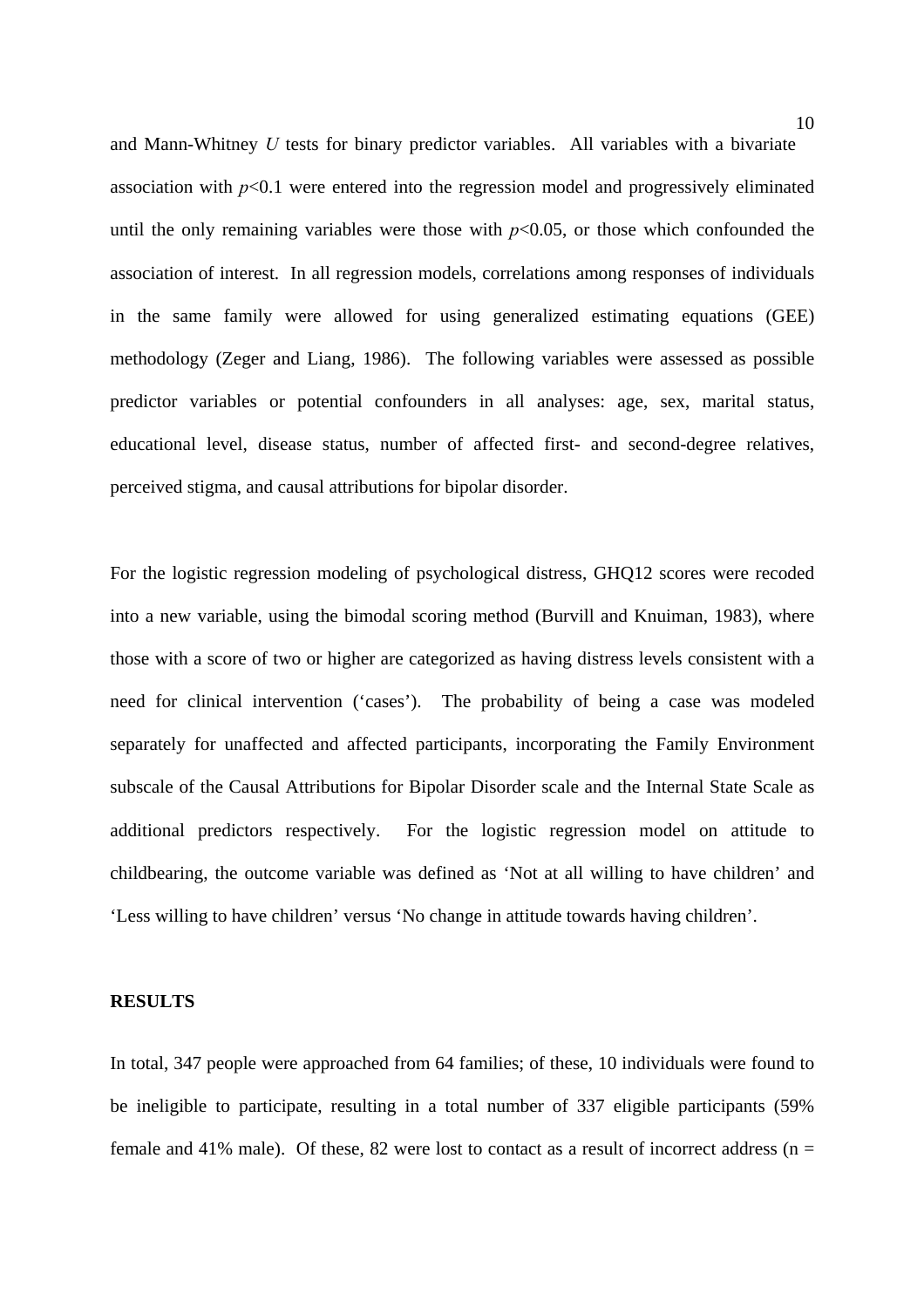9), incorrect phone number ( $n = 22$ ), or three or more failed contact attempts ( $n = 51$ ). Of the 255 individuals who were successfully contacted, 200 completed the study questionnaire, and the remainder either declined participation ( $n = 33$ ) or never returned the questionnaire (n  $= 22$ ), resulting in a return rate of 78%, among those who were successfully contacted, and an overall participation rate of 59% among eligible individuals. There were no statistically significant differences between eligible individuals who completed questionnaires (*N*=200) and those who did not  $(N=137)$  in terms of age and clinical diagnosis. However, women who were invited to the study were more likely to participate (64%) than men (52%) ( $\chi^2 = 4.73$ , *df*  $= 1, p=0.03$ ).

A total of 95 unaffected and 105 affected family members were included in the final sample. Sociodemographic characteristics of the sample are shown in Table 1 separately for unaffected and affected participants. The mean number of participants per family was 3.3 (range 1 to 7). One hundred and twenty-seven female (127) and 73 male participants were included, with a mean age of 54.1 years (range: 21 to 88 years). Affected participants were significantly less likely to have children ( $\chi^2$  = 4.90,  $df = 1$ ,  $p$ =0.03) and were younger than those unaffected  $(z=2.02, p=0.04)$ . The mean ages of affected and unaffected participants were 52.0 (*SD*=16.1) and 56.5 (*SD*=16.1) years respectively.

# [Insert Table 1 about here]

# **Factor structure of Causal Attributions for Bipolar Disorder scale**

Exploratory factor analysis yielded a four-factor solution (shown in Table 2) with item groupings representing: (i) genetics; (ii) life stress; (iii) abuse; and (iv) family environment. Two items ('Childbirth leading to postnatal depression' and 'Seasonal effects') did not load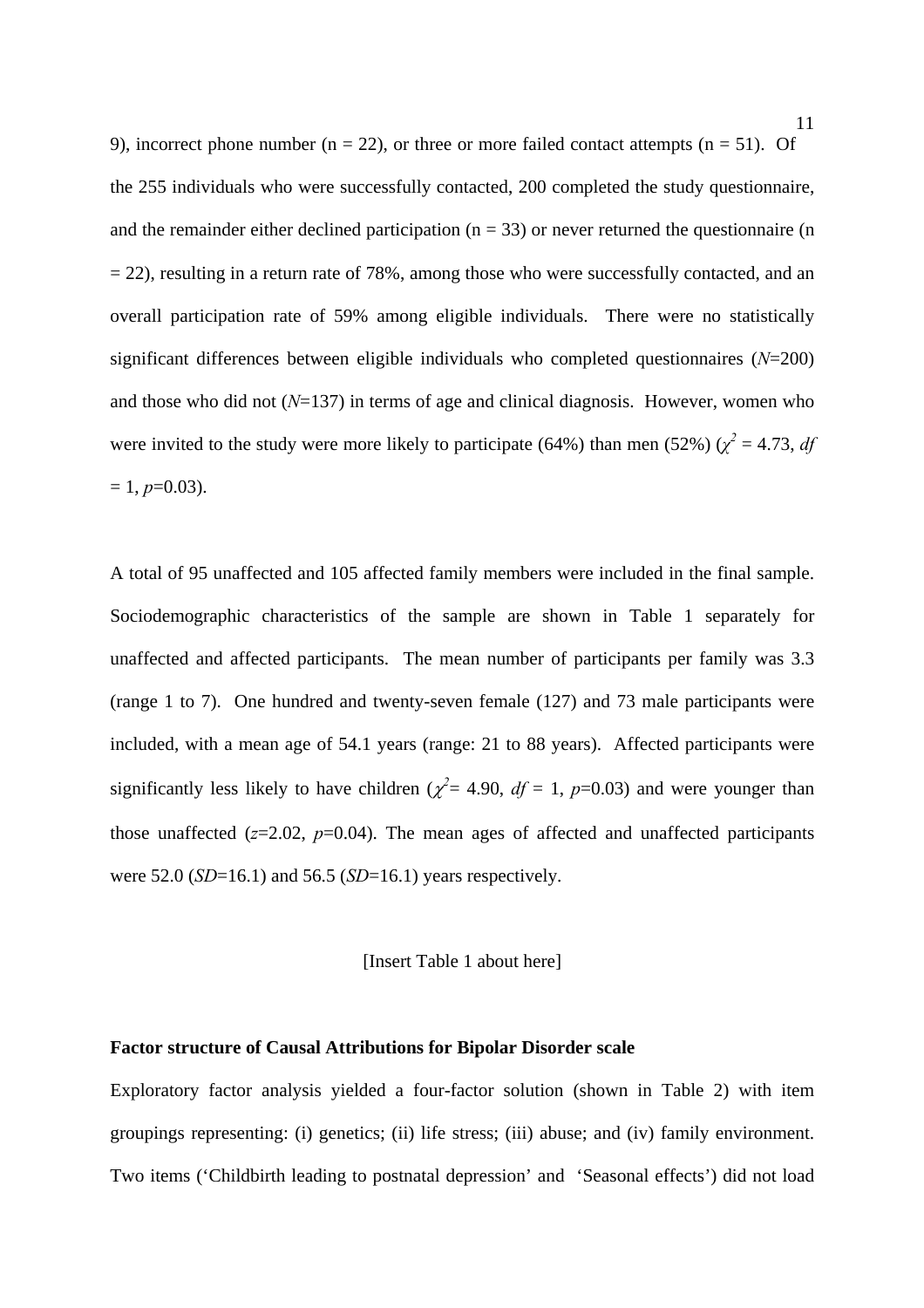satisfactorily onto any of the four factors, and one item ('Excessive alcohol consumption') was identified as a Heywood case or improper solution (McDonald, 2004). Hence, a decision was made to omit these three items from further analysis. Additionally, one item ('Brain damage or trauma during childbirth') was omitted from further analysis on conceptual grounds, because its loading with items indicative of abuse within relationships with others could not be substantiated theoretically. The factor loadings for the confirmatory analysis were consistent with the exploratory pattern. The confirmatory factor analysis gave a  $\chi^2$  of 83.11 on 38 degrees of freedom, with an RMSEA of 0.08 (i.e. satisfactory), a goodness-of-fit index (GFI) of 0.99, and no troublingly large discrepancies; indicating that the fitted model provided a good approximation to the data. Cronbach's  $\alpha$  for the items comprising the four different factors were:  $\alpha = 0.59$  (Genetics), 0.77 (Life stress), 0.82 (Abuse), and 0.93 (Family environment).

## [Insert Table 2 about here]

## **Association between endorsement of a genetic model and perceived stigma**

A Mann-Whitney *U* test showed weak evidence of a difference between affected and unaffected participants in terms of endorsement of a genetic model  $(z=1.76; p=0.079)$ . To test hypothesis (i), a Spearman's rank correlation was used to test for an association between endorsement of a genetic model of bipolar disorder and perceived stigma. While this correlation was not significant for the combined sample  $(r_s=0.10, p=0.18)$  and affected participants alone  $(r_s=0.03, p=0.42)$ , further examination showed a positive association for unaffected participants  $(r_s=0.30, p=0.004)$ , thus partially supporting hypothesis (i). Associations between perceived stigma and the other Causal Attributions for Bipolar Disorder subscales were not significant in the combined sample (data not shown). A linear regression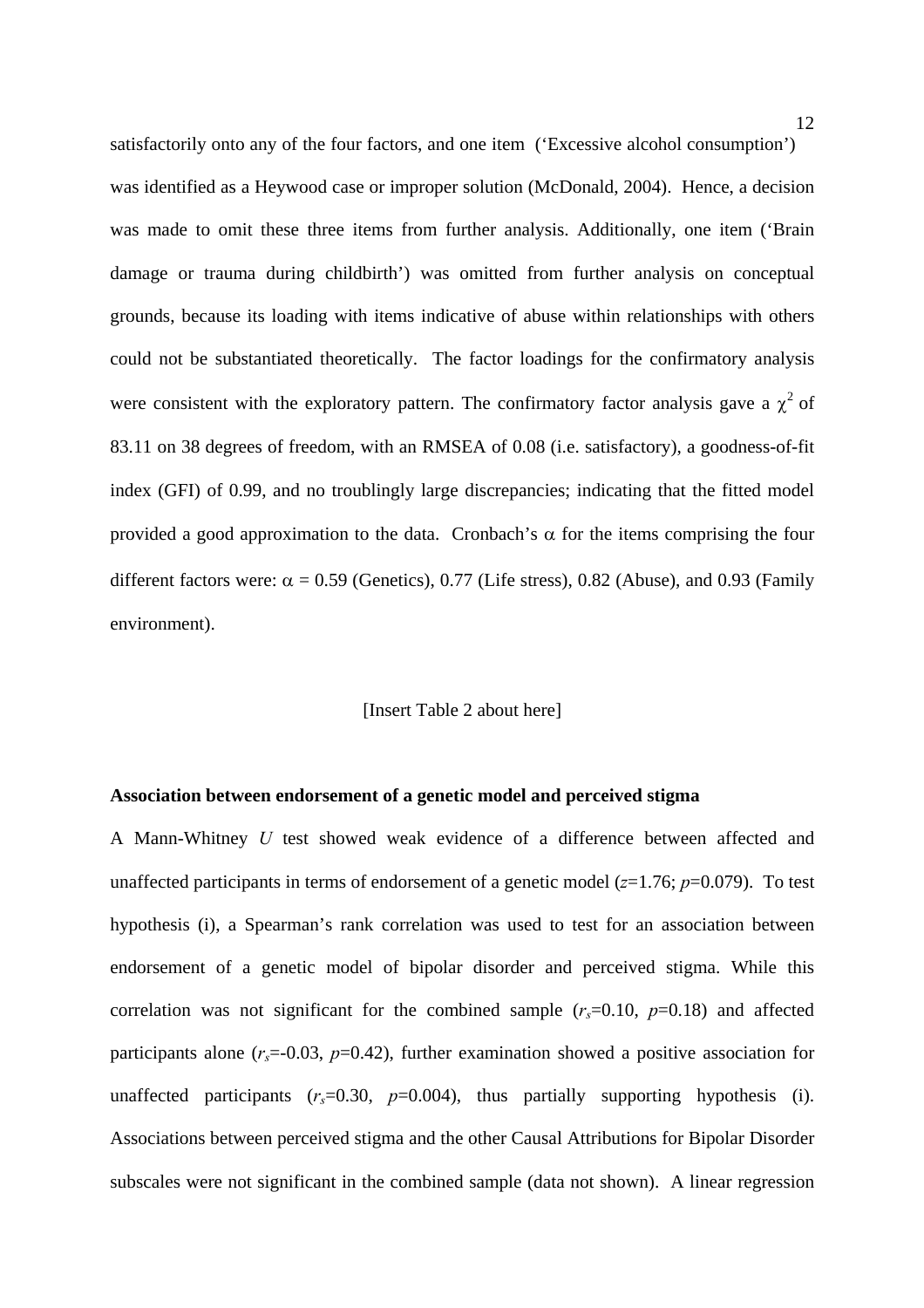model using GEE to account for familial clustering confirmed a significant interaction between endorsement of a genetic model and disease status (*p*=0.014), indicating that endorsement of a genetic model was associated with perceived stigma for unaffected, but not affected participants.

#### **Descriptive data on psychological measures**

Twenty-four percent and 48% of unaffected and affected participants respectively (37% in the combined sample) were found to have levels of distress consistent with a need for clinical intervention, as measured by the GHQ12. The Perceived Devaluation-Discrimination scale had a mean of 2.8 (*SD*=0.64) in the combined sample, and 2.8 (*SD*=0.7) and 2.9 (*SD*=0.6) among unaffected and affected participants, respectively. The Family Burden measure had a mean of 13.5 (*SD*=9.1). Using the Internal State Scale, 48% of affected participants were classified as currently euthymic, 15% as depressed, 24% as manic and 13% as having a mixed state.

### **Factors associated with psychological distress**

Table 3 shows results from bivariate analyses of the factors associated with psychological distress (GHQ12 scores) among unaffected participants. Family burden  $(r_s=0.22, p=0.04)$  and the Family Environment subscale  $(r_s=0.27, p=0.011)$  of the Causal Attributions for Bipolar Disorder scale were significantly associated with psychological distress. A logistic regression model using GEE to account for familial clustering showed that only the Family Environment Subscale (*OR*=1.58, *p*=0.043) of the Causal Attributions for Bipolar Disorder scale remained significantly associated with psychological distress.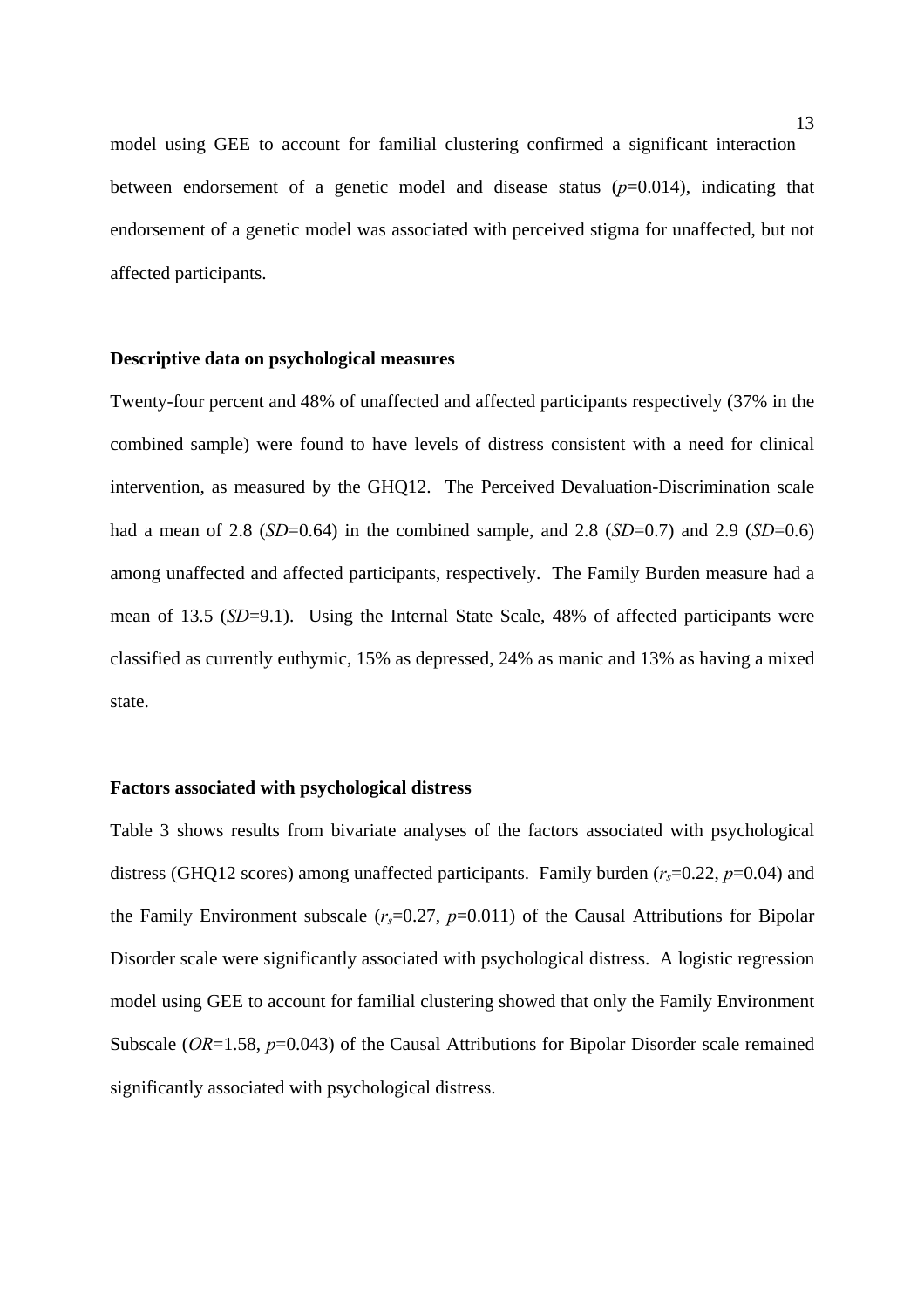Table 4 shows results from bivariate analyses of the factors associated with psychological distress (GHQ12 scores) among affected participants. Severity of symptoms (as measured by the Internal State Scale) ( $\chi^2$ =31.7, *df*=3, *p*<0.001) and perceived stigma (*r<sub>s</sub>*=0.26, *p*=0.007) were significantly associated with psychological distress. When entered into a logistic regression model using GEE to account for familial clustering, perceived stigma (*OR*=2.44, *p*=0.02) remained significantly associated with GHQ12 caseness, controlling for severity of symptoms  $(p<0.001)$ .

#### [Insert Tables 3 and 4 about here]

Hypothesis (ii), which postulated an association between endorsement of a genetic model and psychological distress was not confirmed in unaffected (*r*=0.01, *p*=0.94) nor affected participants (*r*=0.13, *p*=0.19).

### **Attitudes towards childbearing**

Participants reported on whether having a strong family history of bipolar disorder had affected their attitudes towards having children. Ten participants (5%) reported being 'not at all willing to have children', 55 (30%) reported being 'less willing to have children', and 119 (65%) reported 'no change in attitude towards having children'. None reported being 'more willing to have children'. Table 5 shows results from bivariate analyses on attitudes to childbearing. Significant associations were found between less willingness to have children, on the one hand, and perceived stigma of bipolar disorder  $(r_s=0.26, p=0.001)$ , endorsement of a genetic model for bipolar disorder (as measured by the Genetics Subscale of the Causal Attributions for Bipolar Disorder scale)  $(r_s=0.16, p=0.027)$ , and being affected (z=2.6, *p*=0.01). Thirty-one percent (31%) of unaffected, and 50% of affected, participants reporting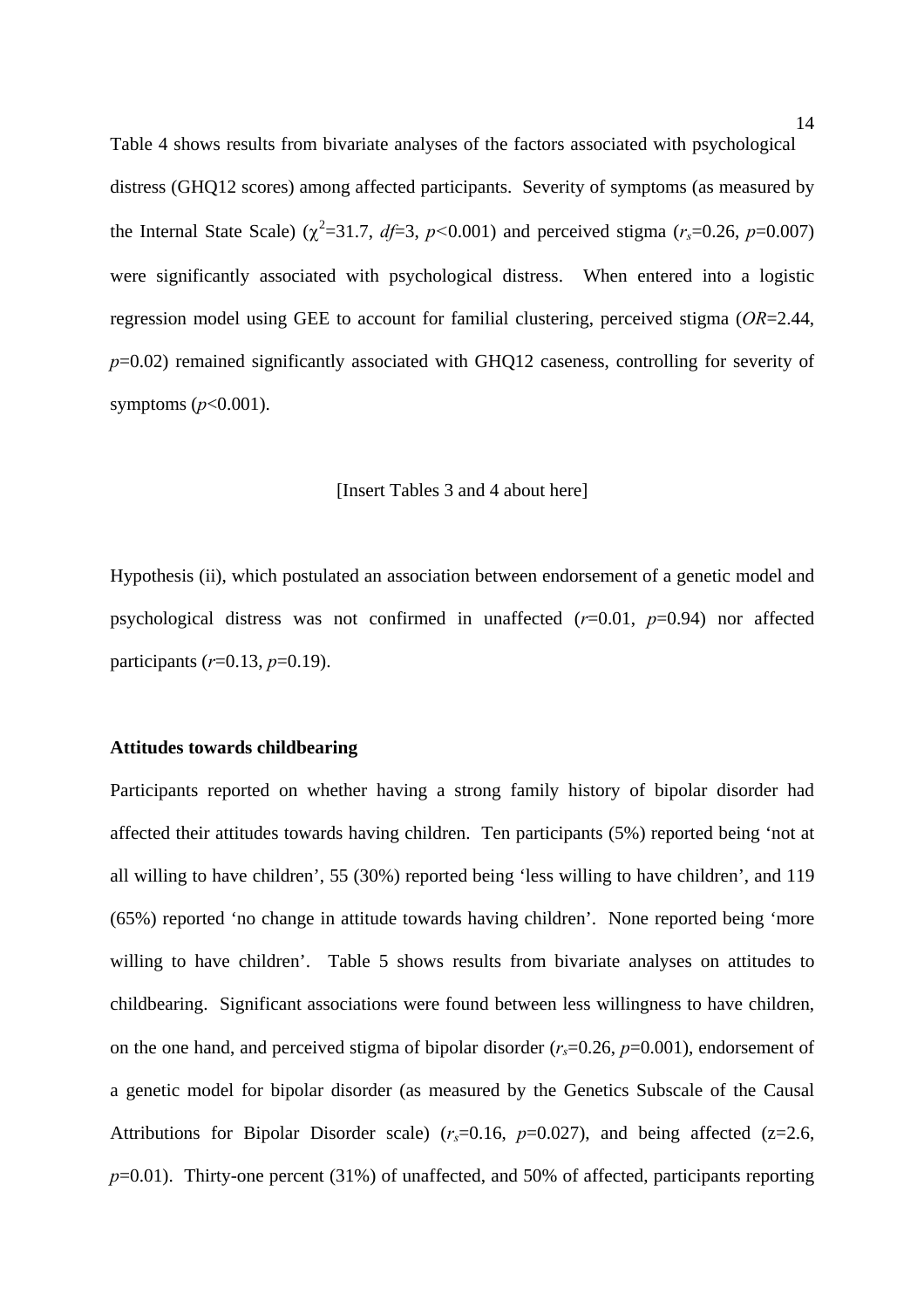being not at all or less willing to have children. When entered into a logistic regression model using GEE to account for familial clustering, perceived stigma (*OR*=2.42, *p*=0.002), and being affected  $(OR=2.16, p=0.01)$  remained in the model; furthermore, hypothesis (iii) was supported in that endorsement of a genetic model (*OR*=1.76, *p*=0.046) was also significantly associated with being not at all or less willing to have children.

#### [Insert Table 5 about here]

#### **Discussion**

#### *Causal attributions*

Contrary to hypothesis (i), which predicted that endorsement of a genetic model of causation for bipolar disorder would be associated with lower perceived stigma, we found a significant positive association between endorsement of a genetic model and perceived stigma among unaffected participants, while no such association was found for affected participants. These findings provide support for the notion of 'stigma by association' of unaffected relatives because of their association with an individual already stigmatized because they are affected with bipolar disorder (Austin and Honer, 2005, Ostman and Kjellin, 2002, Phelan, 2005, Phelan *et al.*, 1998). Our findings also support the results of the vignette study by Phelan et al. (Phelan, 2005), who found that endorsement of a genetic model of bipolar disorder did not affect reproductive restrictiveness or social distance from the ill person, but did increase social distance for the person's sibling, particularly regarding intimate forms of contact involving dating, marriage and having children. Taken together, these findings are cause for concern, because they suggest that a genetic explanation may exacerbate perceived associative stigma among unaffected relatives, who may suffer rejection as potential marriage partners or parents, as well as discrimination in employment and some forms of insurance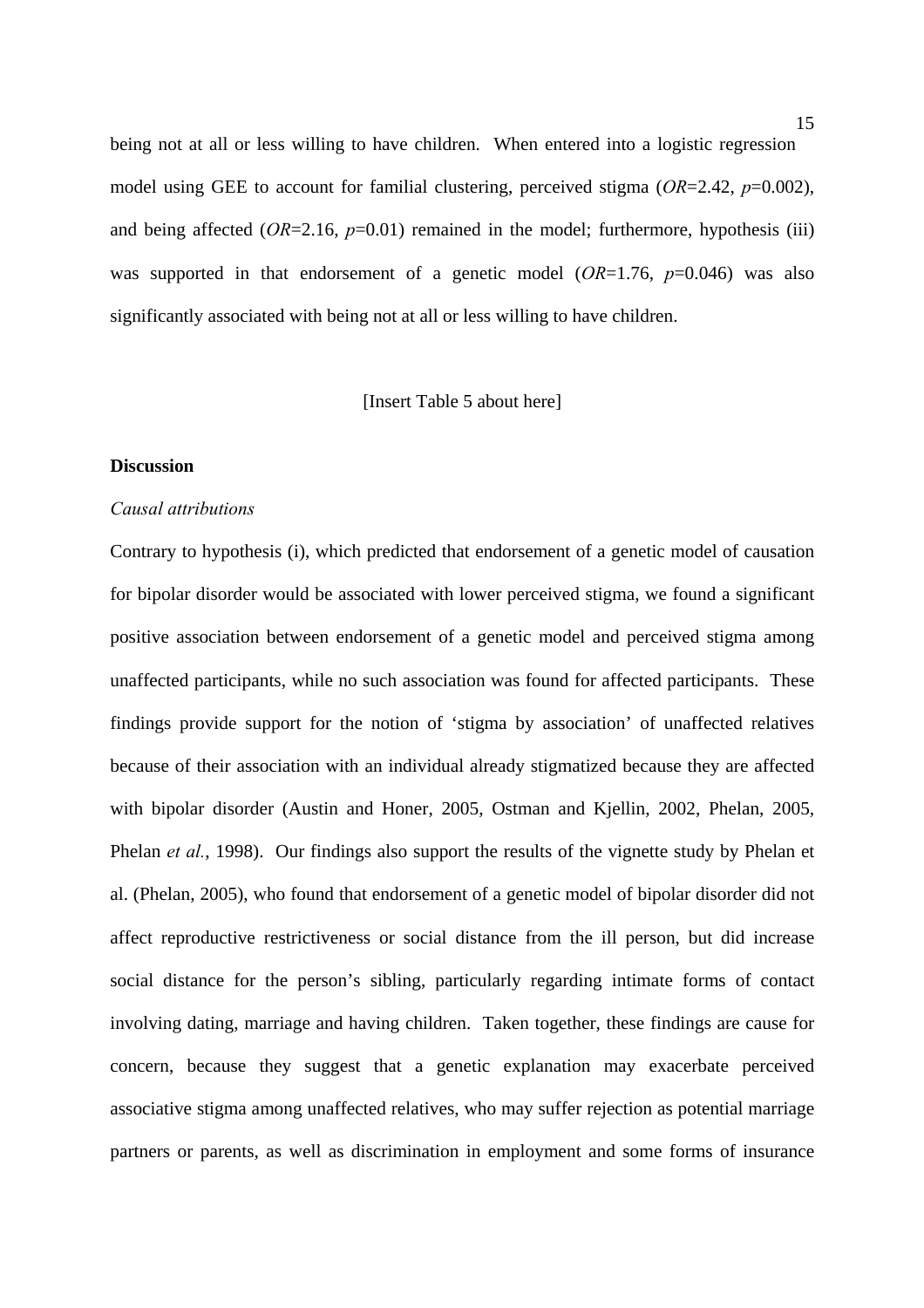(Phelan, 2005, Phelan, 2002). These findings also highlight that genetic counseling for mental illness may be particularly challenging as the provision of risk information has the potential to label unaffected relatives as being 'at risk' and may lead to internalized stigma (Austin and Honer, 2005).

## *Family burden*

Studies of schizophrenia have shown that family burden (i.e. the emotional, social and financial stresses that the illness imposes on the family) is widely reported by family members and is associated with less optimal psychosocial outcomes, e.g. (Baronet, 1999, Hinricksen and Lieberman, 1999, Potasnik and Nelson, 1984). However, few data are available on family members of people with bipolar disorder and unipolar depression (Coyne *et al.*, 1987, Fadden *et al.*, 1987, Perlick *et al.*, 1999, Targum *et al.*, 1981), and the data reported here, to our knowledge, are the first among families with multiple cases of bipolar disorder. The Family Burden measure, which was only administered to unaffected participants, had a mean of 13.5 (95% CI 11.7, 15.3; *SD*= 9.1), which is similar to the level of perceived burden among 297 carers of people with Alzheimer's disease (mean  $= 11.2$ ; 95% CI 8.5 to 13.9; SD  $= 23.3$ ) (Bedard *et al.*, 2001). The high levels of family burden suggest that unaffected family members may require specific interventions to be developed, to support them in their caregiving role, which in turn may lead to better coping for affected family members.

## *Predictors of psychological distress among unaffected and affected family members*

Hypothesis (ii), that is a positive association between endorsement of genetic model and psychological distress, was not supported amongst either unaffected or affected participants, thus supporting neither attribution theory nor genetic essentialism. These findings are reassuring as they show that neither a genetic attribution nor stigma is associated with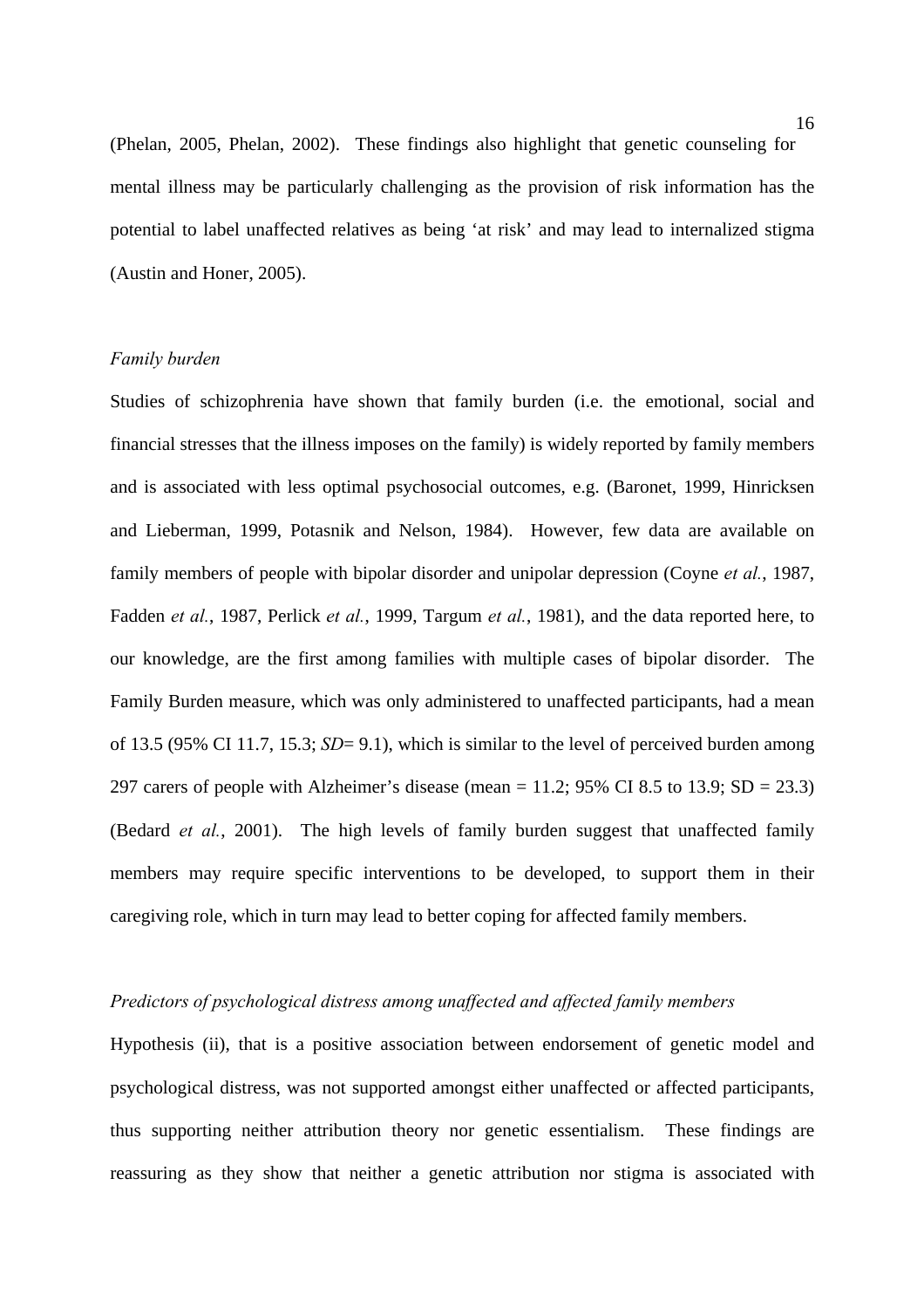increased levels of distress amongst unaffected participants. By contrast, we found that psychological distress was associated with perceiving the family environment as an important factor in causing bipolar disorder amongst unaffected family members. Attribution theory can be used to interpret this finding. According to attribution theory, individuals make attributions about the cause and controllability of a person's illness that lead to inferences about responsibility (Weiner, 1995). If the illness is attributed to genetic factors, the affected individual is less likely to be judged responsible (Corrigan *et al.*, 2003, Weiner *et al.*, 1982). On the other hand, it is possible that attributing personal responsibility for bipolar disorder to the family environment (including parental behaviour) may lead to anger and/or guilt because of the belief that bipolar disorder could have been avoided had the family environment been more amenable. These data imply that unaffected family members may benefit psychologically if their illness attributions are elicited. Any beliefs in the causative role of the family environment may be redressed by pointing out the lack of scientific evidence for a major role of the family environment in the development of bipolar disorder.

Among affected family members, we found that psychological distress was associated with perceived stigma, after controlling for severity of symptoms. These findings confirm results from previous studies, which show that perceived stigma is associated with poorer social adjustment among patients with bipolar disorder (Perlick *et al.*, 2001), as well as higher rates of depression (Ritsher, 2004) and lower self-esteem among individuals with a serious mental illness (Link *et al.*, 2001). Taken together, these findings underscore a need for the development of public health education campaigns designed to increase 'mental health literacy' to counter the effects of stigma (Jorm, 2000). They also point to a need to develop interventions that assist patients and their families in coping with perceived stigma; such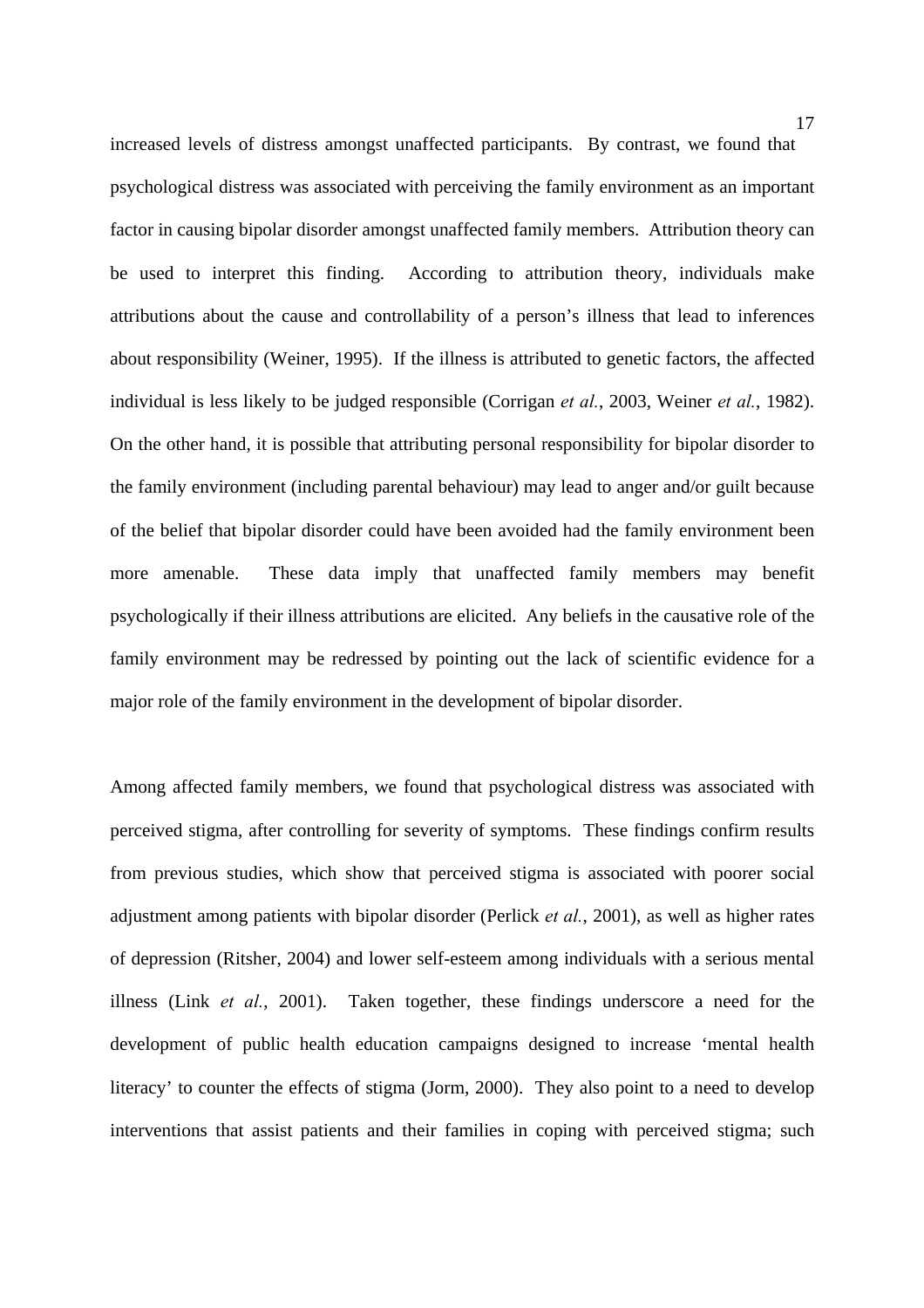interventions may need to foster positive self-identity and to help in developing stronger social networks.

## *Attitudes towards childbearing*

Previous studies of people with bipolar disorder (where the majority were unselected for presence of family history) (Illes *et al.*, 2003, Trippitelli *et al.*, 1998) and psychosis (Austin *et al.*, 2006), found that approximately one-fifth reported less willingness to have children in case of increased risk results. In the current study, we found that as many as 35% of participants (31% of unaffected and 50% of affected participants) reported being not at all or less willing to have children as a result of having a strong family history of bipolar disorder. These findings suggest that individuals with a strong family history of bipolar disorder may be less willing to have children than those without such a family history. Our additional analyses showed that less willingness to have children was associated with greater endorsement of a genetic model of bipolar disorder (thus supporting hypothesis iii), perceived stigma, and being affected with bipolar disorder. These data suggest that the greater reluctance among those with a strong family history of bipolar disorder may be related to a heightened awareness of the role of hereditary factors and/or increased perceptions of stigma associated with bipolar disorder. Indeed, it is plausible that perceived stigma may be greater among individuals from high-risk families, given the increased likelihood that such individuals may have experienced the effects of stigma both directly and vicariously through other family members, compared to those without such a family history.

#### *Limitations of study*

The limitations of this study should be noted. First, as part of this cross-sectional study we assessed associations, which are not necessarily causative. For example, amongst affected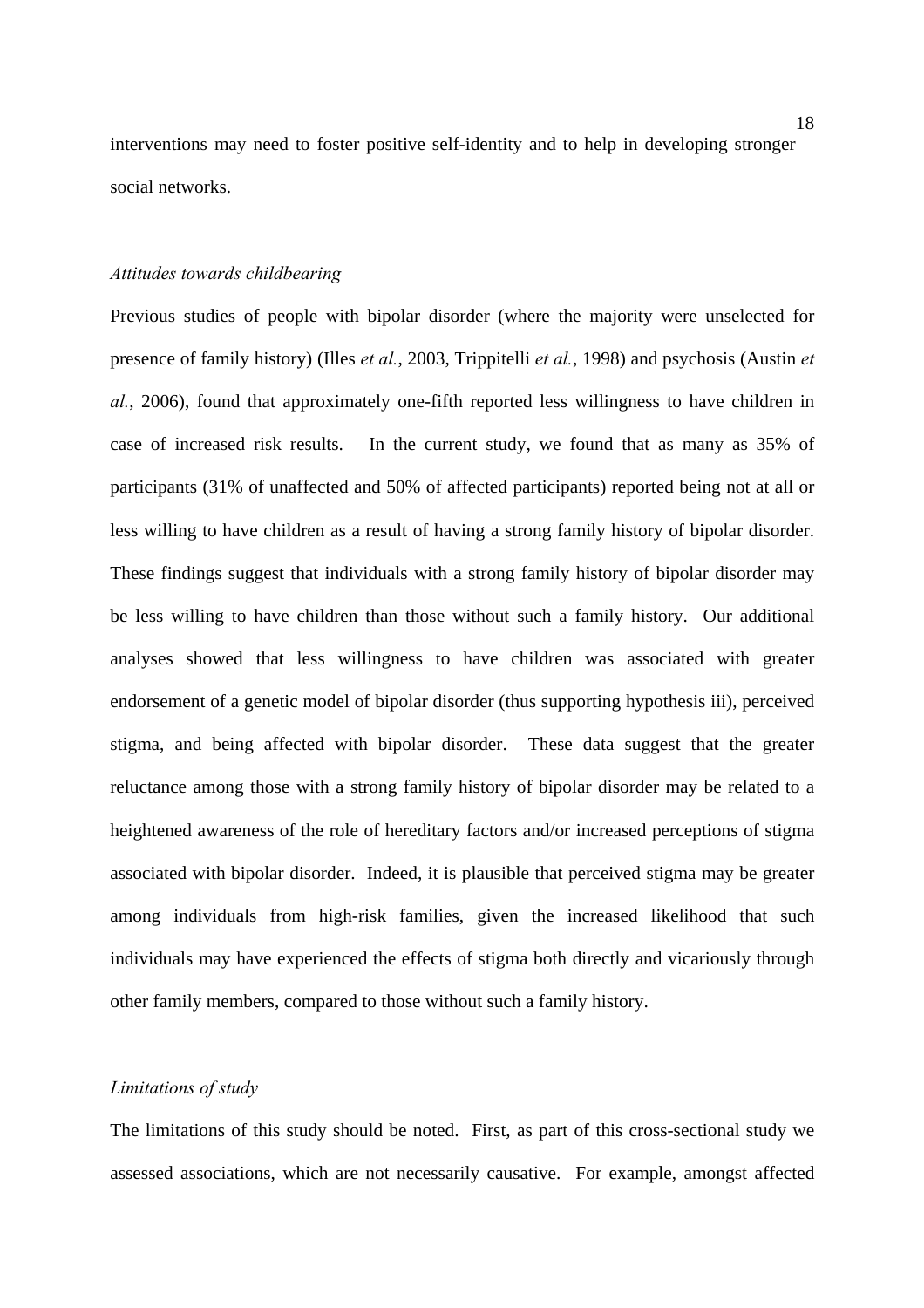participants, symptoms of bipolar disorder such as paranoid delusions may give rise to perceptions of stigma, rather than perceived stigma causing psychological distress. Attitudes to childbearing were assessed with a single item, whose psychometric properties are unknown. Clearly future studies that build upon this and other studies (Phelan, 2005) are needed to establish the causal nature of the associations, using validated measures with multiple items to assess attitudes to childbearing. Second, given that participants were ascertained via an existing molecular genetics study, the possibility of ascertainment bias cannot be ruled out. The above-average educational levels of participants and the lack of participants from non-English speaking backgrounds suggest that participants may not be representative of the larger population of families with multiple cases of bipolar disorder. It is also possible that participation in the molecular genetics study may have altered individuals' causal attributions for bipolar disorder. We also observed participation bias, in that women were more likely to participate than men.

#### **Acknowledgements:**

We are most grateful for the valuable contribution of all the families who participated in this study. The Molecular Genetics Study of Bipolar Disorder is funded by the National Health and Medical Research Council of Australia (NHMRC) Program Grant No. 222708. Bettina Meiser is supported by an NHMRC Career Development Award (ID 350989), and Peter Schofield by an NHMRC Senior Principal Research Fellowship (ID 157209).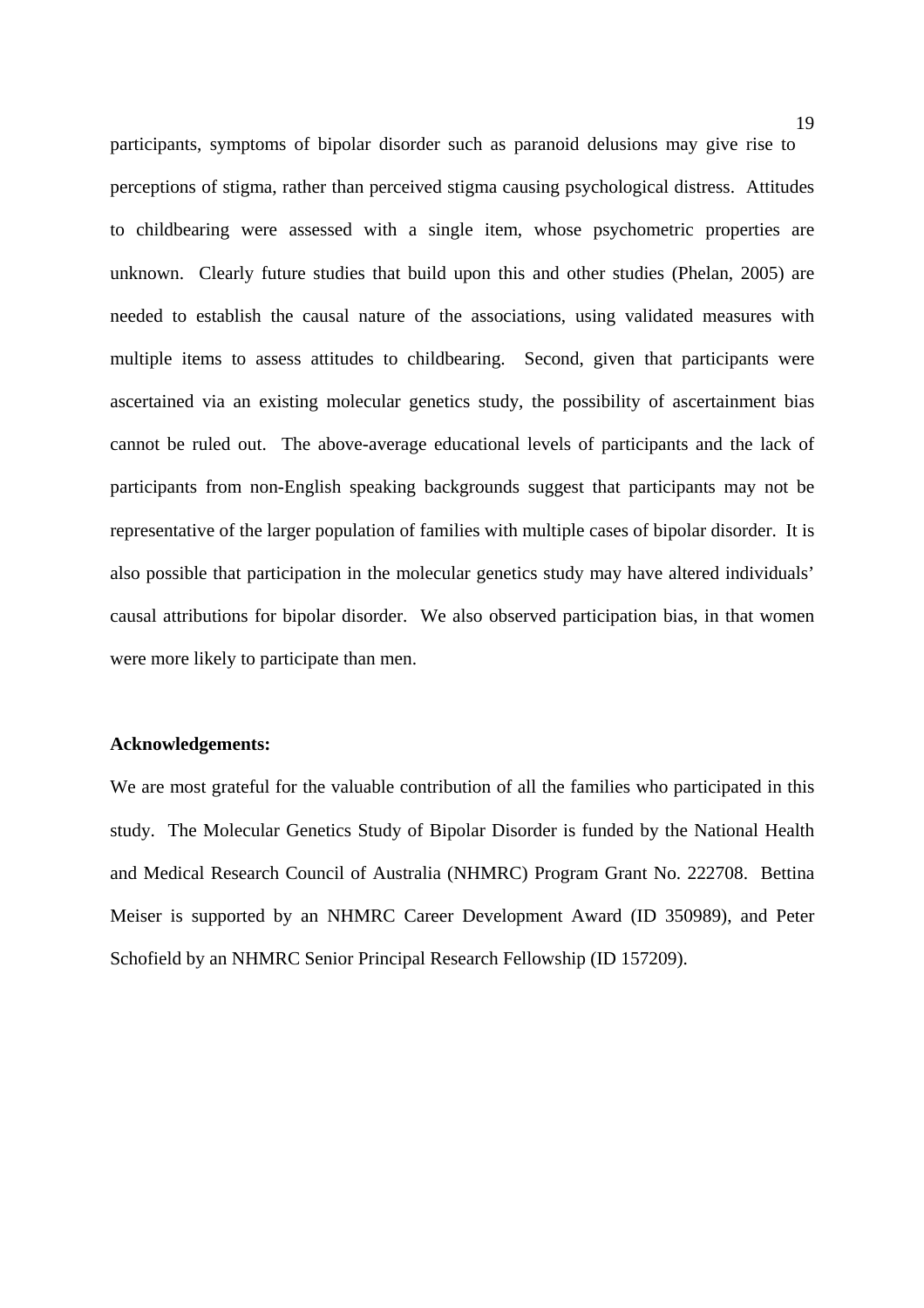| <b>Variable</b>                               | <b>Unaffected</b> | Affected     | <b>Total</b>  |
|-----------------------------------------------|-------------------|--------------|---------------|
|                                               | participants      | participants | <b>Sample</b> |
|                                               | $(n = 95)$        | $(n = 105)$  | $(N=200)$     |
|                                               | n(%)              | $n \ (\%)$   | N(%)          |
| Sex                                           |                   |              |               |
| Female                                        | 59 (62)           | 68 (65)      | 127(64)       |
| Male                                          | 36(38)            | 37(35)       | 73 (37)       |
| Age (mean 54.1 years, range 21-88)            |                   |              |               |
| 18-29                                         | 7(7)              | 6(6)         | 13(7)         |
| 30-39                                         | 12(13)            | 24(23)       | 36(18)        |
| 40-49                                         | 11(12)            | 18(17)       | 29(15)        |
| 50-59                                         | 19(20)            | 17(16)       | 36(18)        |
| $60+$                                         | 46 (48)           | 40 (38)      | 86 (43)       |
| Current marital status                        |                   |              |               |
| Married/de facto                              | 69 (73)           | 66 (64)      | 136 (68)      |
| Not married                                   | 26(27)            | 38 (36)      | 64 (32)       |
| Children                                      |                   |              |               |
| Yes                                           | 81 (85)           | 76 (72)      | 157 (79)      |
| N <sub>o</sub>                                | 14(15)            | 29 (28)      | 43 (22)       |
| Country of birth                              |                   |              |               |
| Australia                                     | 86 (92)           | 100 (96)     | 188 (94)      |
| <b>Outside of Australia</b>                   | 8(8)              | 4(4)         | 12(6)         |
| Highest level of education                    |                   |              |               |
| No post-school qualifications                 | 25(27)            | 24(23)       | 49 (25)       |
| Post-school qualifications                    | 69 (73)           | 79 (77)      | 149 (75)      |
| Number of affected $1^{st}$ & $2^{nd}$ degree |                   |              |               |
| relatives <sup>a</sup>                        |                   |              |               |
| $0 - 1$                                       | 36(38)            | 46 (44)      | 82 (41)       |
| $2 - 3$                                       | 47 (50)           | 50(48)       | 97 (49)       |
| $4 - 11$                                      | 12(13)            | 9(9)         | 21(11)        |

Table 1. Summary characteristics of participants  $(N = 200)$ .

a Refers to total number of first- and second-degree relatives with either bipolar disorder, schizoaffective disorder (manic type), or recurrent major depression who were alive at the time of the diagnostic interview undertaken as part of the molecular genetics parent study. Participants with no affected  $1<sup>st</sup>$  and  $2<sup>nd</sup>$  degree relatives had affected relatives who were third-degree or higher.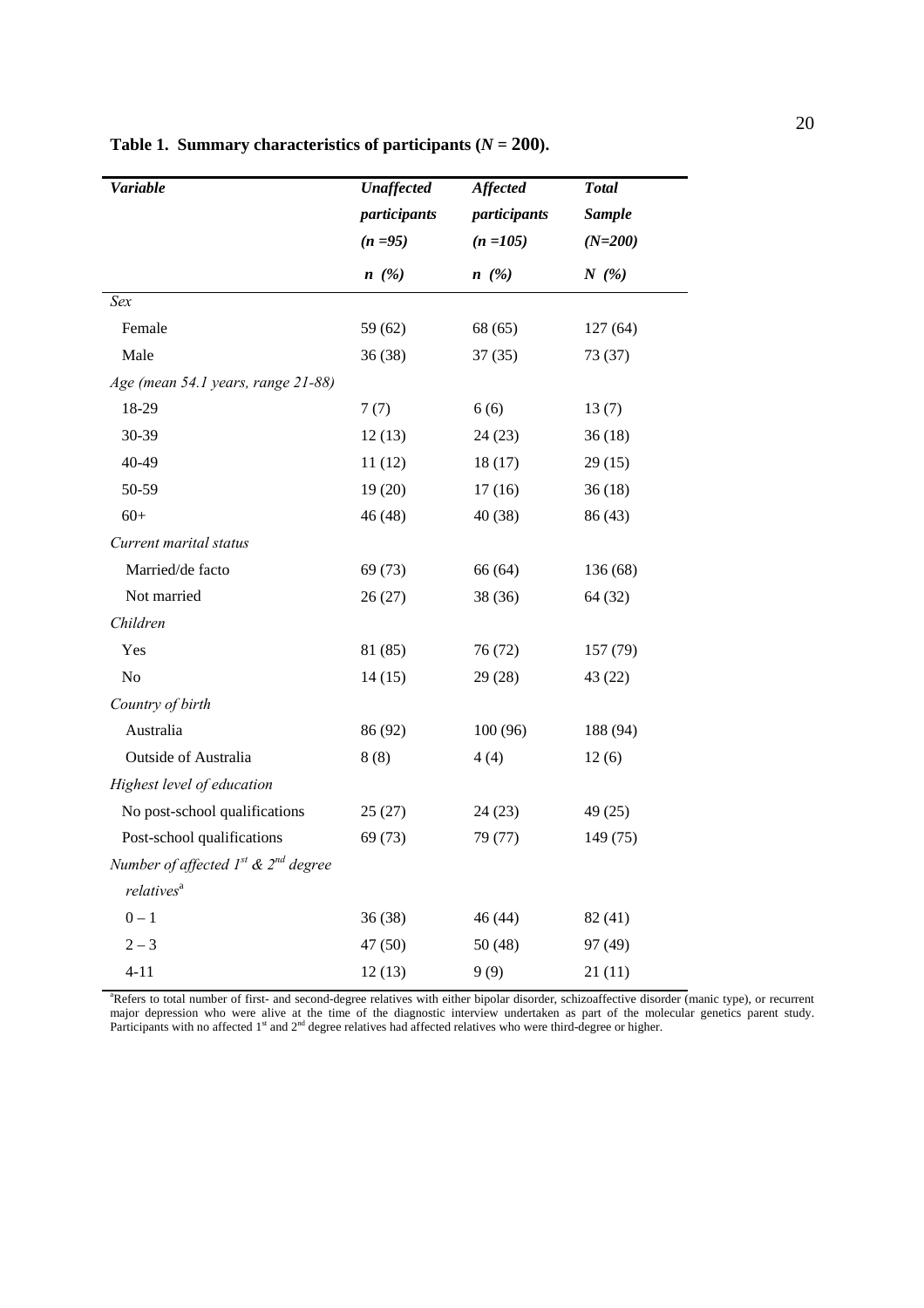|                                     |              |                |                         |                         | <b>Unique</b> | % endorsing               |
|-------------------------------------|--------------|----------------|-------------------------|-------------------------|---------------|---------------------------|
| <b>Item</b>                         | $\mathbf{1}$ | $\overline{2}$ | $\overline{\mathbf{3}}$ | $\overline{\mathbf{4}}$ | variance      | attributions <sup>a</sup> |
| <b>Genetics</b>                     |              |                |                         |                         |               |                           |
| Genetics                            | .57          |                |                         |                         | .68           | 85                        |
| Imbalance of chemicals in the brain | .77          |                |                         |                         | .41           | 94                        |
| Life stress                         |              |                |                         |                         |               |                           |
| Accumulation of daily life stresses |              | .65            |                         |                         | .58           | 64                        |
| Major life changes                  |              | .67            |                         |                         | .56           | 72                        |
| Being in a difficult marriage       |              | .75            |                         |                         | .43           | 55                        |
| Personality factors                 |              | .63            |                         |                         | .60           | 59                        |
| <b>Abuse</b>                        |              |                |                         |                         |               |                           |
| A difficult or abusive childhood    |              |                | .95                     |                         | .11           | 51                        |
| Sexual abuse                        |              |                | .90                     |                         | .19           | 54                        |
| Recreational drug abuse             |              |                | .50                     |                         | .75           | 64                        |
| <b>Family environment</b>           |              |                |                         |                         |               |                           |
| Family environment                  |              |                |                         | .93                     | .13           | 55                        |
| Parental behaviour                  |              |                |                         | .94                     | .13           | 59                        |

**Table 2. Factor loadings and unique variances from the confirmatory factor analysis and percentages of participants endorsing individual causal attributions as 'quite' or 'extremely important'** 

a Percentages of participants endorsing attributions as quite or extremely important.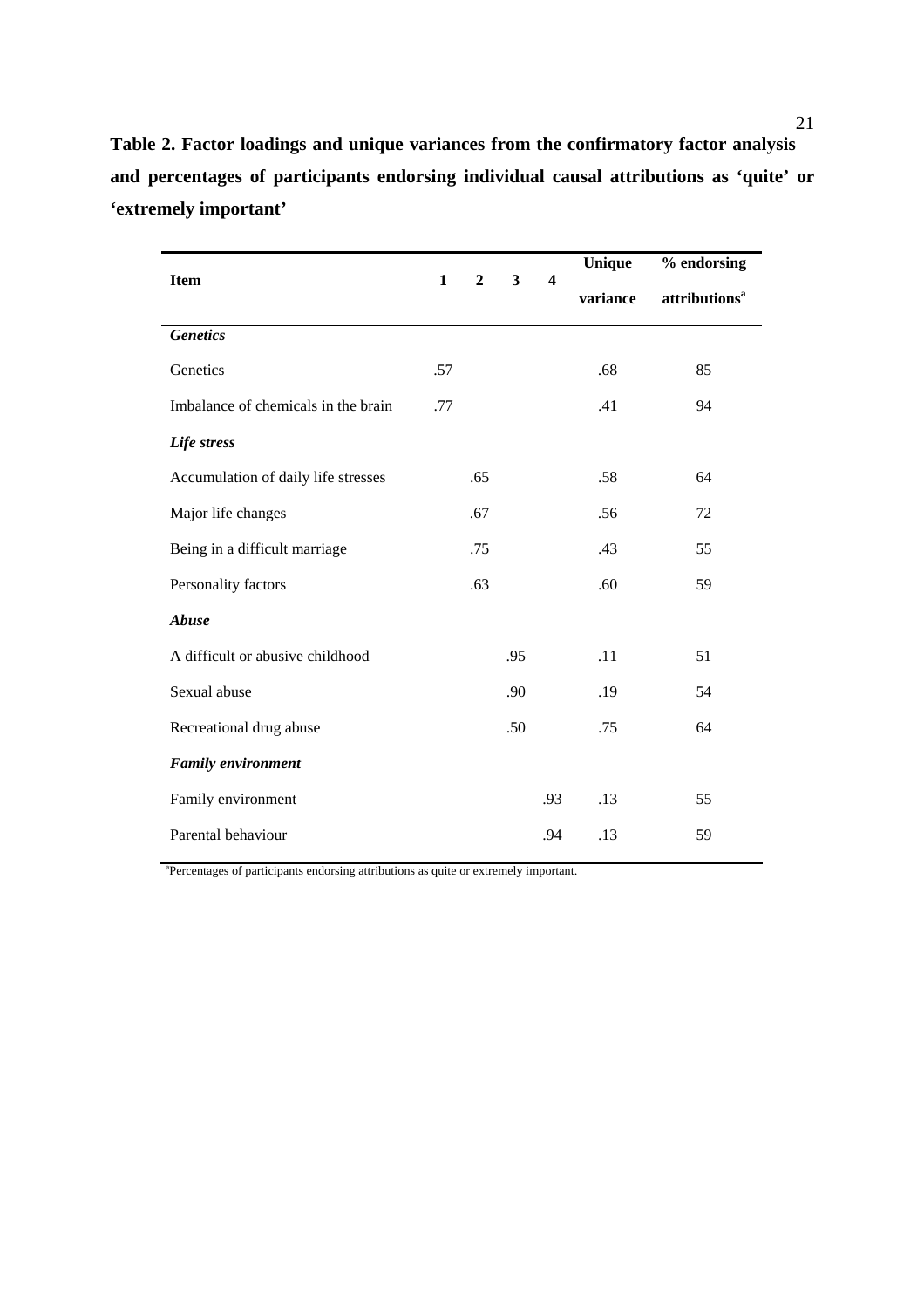| <b>Variable</b>                                      | Level                    | $\boldsymbol{N}$ | Mean (SD)   | $z^e$       | $\boldsymbol{p}$ |
|------------------------------------------------------|--------------------------|------------------|-------------|-------------|------------------|
|                                                      |                          |                  | GHQ12 score |             |                  |
| Sex                                                  | Male                     | 33               | 1.5(2.6)    |             |                  |
|                                                      | Female                   | 58               | 1.8(3.5)    | 0.6         | 0.55             |
| Marital status                                       | Married/de facto         | 66               | 1.5(2.9)    |             |                  |
|                                                      | Not married              | 25               | 2.2(4.0)    | 0.3         | 0.71             |
| <b>Educational level</b>                             | No post-school education | $25\,$           | 1.0(2.4)    |             |                  |
|                                                      | Post-school education    | 65               | 2.0(3.4)    | 0.91        | 0.36             |
|                                                      |                          | $\boldsymbol{N}$ |             | $\pmb{r}_s$ | $\pmb{p}$        |
| Age                                                  |                          | 95               |             | $-0.07$     | 0.51             |
| Number of affected $1^{\text{st}}$ & $2^{\text{nd}}$ |                          | 95               |             | $-0.15$     | 0.15             |
| degree relatives <sup>a</sup>                        |                          |                  |             |             |                  |
| Perceived stigma                                     |                          | 90               |             | 0.08        | 0.47             |
| Family burden                                        |                          | 91               |             | 0.22        | 0.04             |
| Causal attributions for bipolar                      |                          |                  |             |             |                  |
| disorder                                             |                          |                  |             |             |                  |
| Genetics                                             |                          | 89               |             | 0.16        | 0.13             |
| Life stress                                          |                          | 84               |             | 0.18        | 0.10             |
| Abuse                                                |                          | 89               |             | 0.17        | 0.11             |
| Family environment                                   |                          | 90               |             | 0.27        | 0.011            |

 **Table 3. Factors explored for association with psychological distress among unaffected participants (***n***=95).** 

<sup>a</sup>Refers to total number of first- and second-degree relatives with either bipolar or unipolar depression who were alive at the time of the diagnostic interview undertaken as part of the molecular genetics parent study.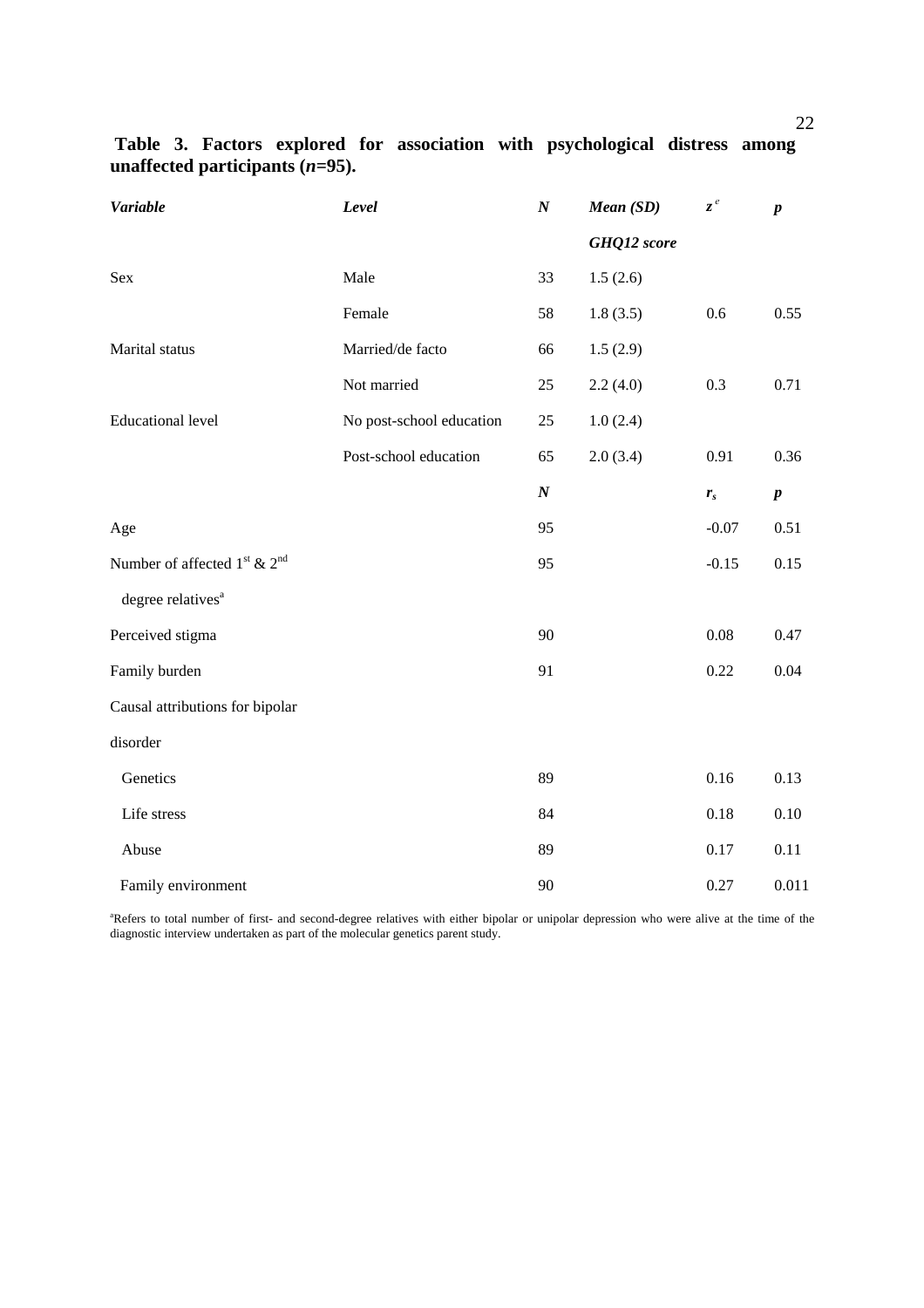| Table 4. Factors explored for association with psychological distress among affected<br>participants $(n=105)$ . |                                   |                  |             |                |                  |
|------------------------------------------------------------------------------------------------------------------|-----------------------------------|------------------|-------------|----------------|------------------|
| <b>Variable</b>                                                                                                  | Level                             | $\boldsymbol{N}$ | Mean (SD)   | $\mathbf{z}^d$ | $\boldsymbol{P}$ |
|                                                                                                                  |                                   |                  | GHQ12 score |                |                  |
| Sex                                                                                                              | Male                              | 37               | 3.2(3.8)    |                |                  |
|                                                                                                                  | Female                            | 68               | 2.9(3.4)    | 0.2            | 0.85             |
| Marital status                                                                                                   | Married/de facto                  | 67               | 2.7(3.4)    |                |                  |
|                                                                                                                  | Not married                       | 38               | 3.6(3.8)    | 1.1            | 0.27             |
| <b>Educational level</b>                                                                                         | No post-school education          | 24               | 3.1(3.4)    |                |                  |
|                                                                                                                  | Post-school education             | 80               | 3.0(3.6)    | 0.25           | 0.80             |
| Internal State Scale <sup>a</sup>                                                                                | Euthymic                          | $50\,$           | 1.5(2.9)    |                |                  |
|                                                                                                                  | Depressed                         | 16               | 6.3(3.2)    |                |                  |
|                                                                                                                  | Manic                             | $25\,$           | 2.6(2.8)    |                |                  |
|                                                                                                                  | Mixed                             | 13               | 5.9(3.8)    | 31.7           | < 0.001          |
| Research Diagnostic Criteria                                                                                     | Bipolar I                         | 52               | 2.9(3.5)    |                |                  |
| Best-estimate diagnosis $b$                                                                                      |                                   |                  |             |                |                  |
|                                                                                                                  | Bipolar II                        | 17               | 2.3(3.0)    |                |                  |
|                                                                                                                  | Recurrent major depression        | 20               | 3.9(4.1)    |                |                  |
|                                                                                                                  | Schizoaffective dis. - manic type | 14               | 3.6(4.0)    | 1.05           | 0.79             |
|                                                                                                                  |                                   | $\boldsymbol{N}$ |             | $\pmb{r}_s$    | $\boldsymbol{p}$ |
| Age                                                                                                              |                                   | 105              |             | $-0.16$        | 0.11             |
| No. of affected $1st$ & $2nd$ degree relatives <sup>c</sup>                                                      |                                   | 105              |             | $-0.08$        | 0.41             |
| Perceived stigma                                                                                                 |                                   | 105              |             | 0.26           | 0.007            |
| Causal attributions for bipolar disorder                                                                         |                                   |                  |             |                |                  |
| Genetics                                                                                                         |                                   | 105              |             | 0.14           | 0.16             |
| Life stress                                                                                                      |                                   | 102              |             | 0.16           | 0.12             |
| Abuse                                                                                                            |                                   | 103              |             | 0.10           | 0.30             |
| Family environment                                                                                               |                                   | 105              |             | 0.11           | 0.27             |

23

*a* Assesses current severity of manic and depressive symptoms. *<sup>b</sup>* Based on Diagnostic Interview for Genetic Studies (Nurnberger *et al.*, 1994b). 'Refers to total number of first- and second-degree relatives with either bipolar disorder, schizoaffective disorder (manic type), or recurrent major depression who were alive at the time of the diagnostic interview undertaken as part of the molecular genetics parent study. *d* Z-values are from Mann-Whitney *U*-tests.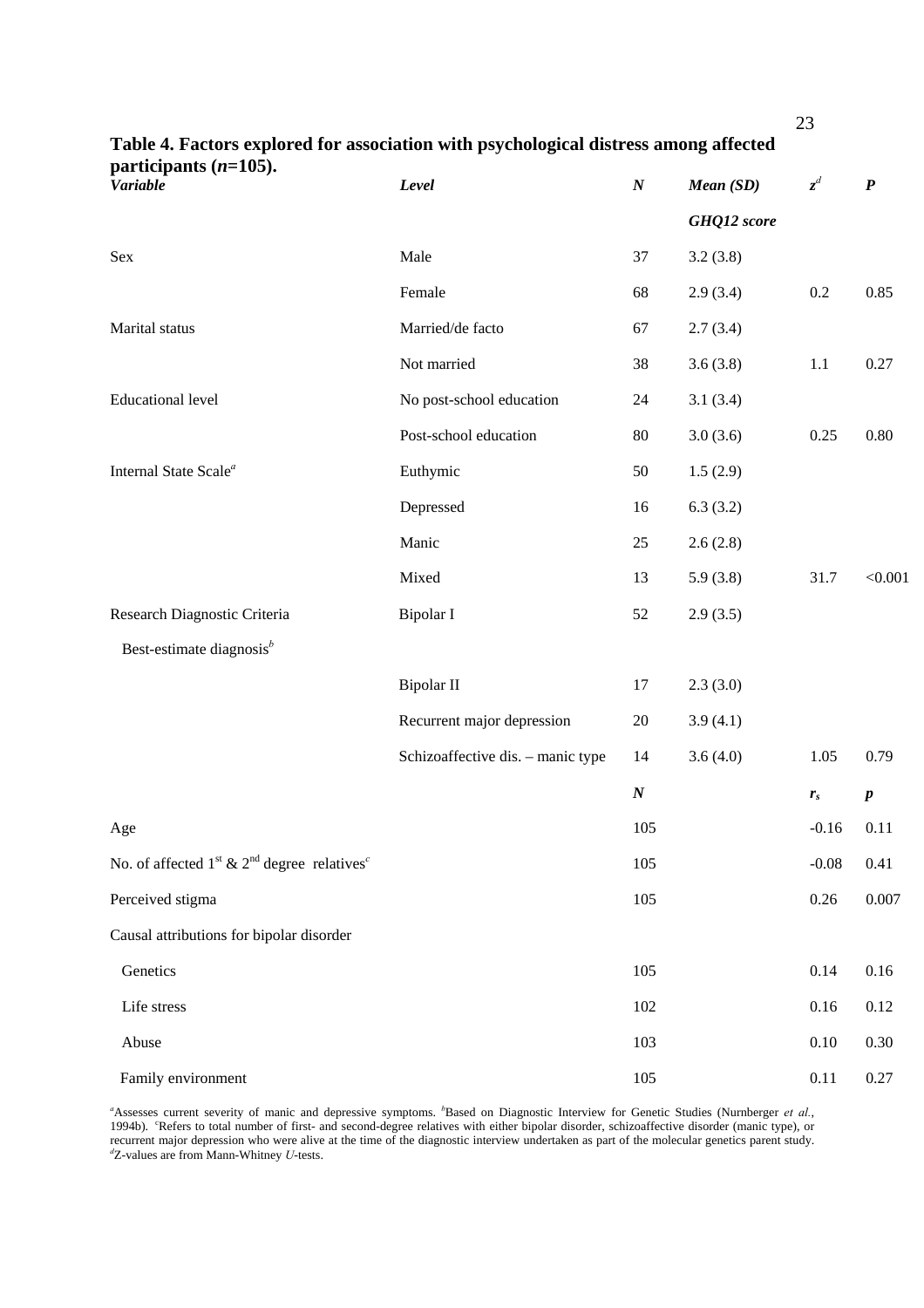| Table 5. Factors explored for association with attitudes towards childbearing <sup>a</sup> . |                          |                  |           |                |              |  |  |
|----------------------------------------------------------------------------------------------|--------------------------|------------------|-----------|----------------|--------------|--|--|
| <b>Variable</b>                                                                              | Level                    | $\mathbf N$      | Mean (SD) | $\mathbf{Z}^c$ | $\mathbf{p}$ |  |  |
| Sex                                                                                          | Male                     | 70               | 0.5(0.7)  |                |              |  |  |
|                                                                                              | Female                   | 114              | 0.3(0.5)  | 1.8            | 0.07         |  |  |
| Marital status                                                                               | Married/de facto         | 123              | 0.4(0.6)  |                |              |  |  |
|                                                                                              | Not married              | 61               | 0.5(0.6)  | 0.6            | 0.53         |  |  |
| <b>Educational level</b>                                                                     | No post-school education | 41               | 0.4(0.5)  |                |              |  |  |
|                                                                                              | Post-school education    | 141              | 0.4(0.6)  | 0.0            | 0.97         |  |  |
| Disease status                                                                               | Unaffected               | 90               | 0.3(0.5)  |                |              |  |  |
|                                                                                              | Affected                 | 94               | 0.5(0.7)  | 2.6            | 0.01         |  |  |
|                                                                                              |                          | $\boldsymbol{N}$ |           | $\pmb{r}_s$    | $\pmb{p}$    |  |  |
| Age                                                                                          |                          | 184              |           | $-0.08$        | 0.23         |  |  |
| Number of affected $1st$ & $2nd$ degree                                                      |                          | 200              |           | $-0.06$        | 0.44         |  |  |
| relatives <sup>b</sup>                                                                       |                          |                  |           |                |              |  |  |
| Perceived stigma                                                                             |                          | 183              |           | 0.26           | 0.001        |  |  |
| Causal attributions for bipolar                                                              |                          |                  |           |                |              |  |  |
| disorder                                                                                     |                          |                  |           |                |              |  |  |
| Genetics                                                                                     |                          | 182              |           | 0.16           | 0.027        |  |  |
| Life stress                                                                                  |                          | 175              |           | 0.04           | 0.65         |  |  |
| Abuse                                                                                        |                          | 180              |           | 0.06           | 0.40         |  |  |
| Family environment                                                                           |                          | 183              |           | 0.04           | 0.760        |  |  |

<sup>a</sup>'Attitudes towards childbearing' variable: range 'Not at all willing to have children' (2), 'Less willing' (1), 'No change in attitude towards having children' (0). <sup>b</sup>Refers to total number of first- and second-degree relatives with either bipolar or unipolar depression who were alive at the time of the diagnostic interview undertaken as part of the molecular genetics parent study. <sup>c</sup>Z-values are from Mann-Whitney *U*-tests.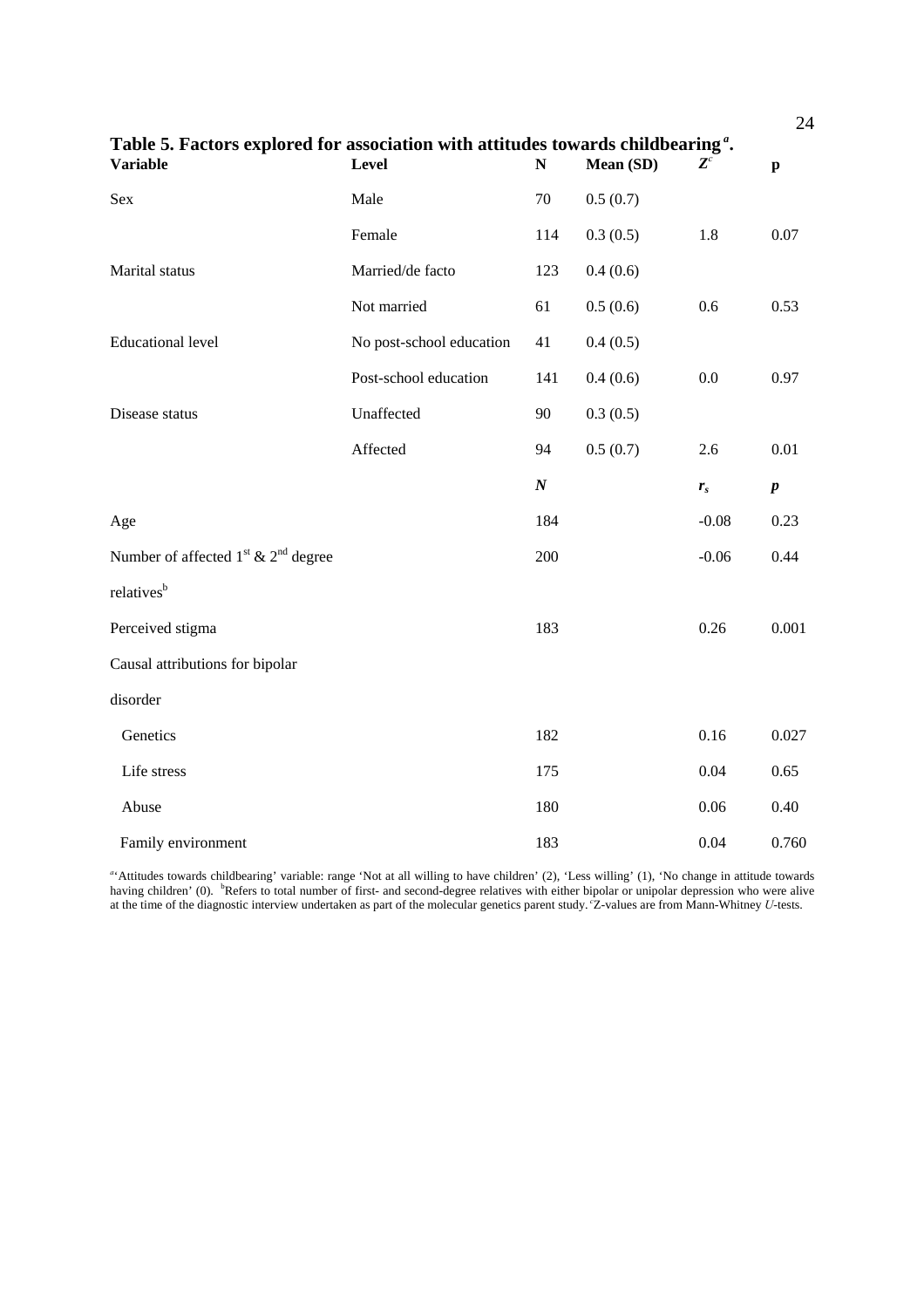#### **References**

**Adams, L., Mitchell, P. B., Fielder, S. L., Rosso, A., Donald, J. A. & Schofield, P.** (1998). A susceptibility locus for bipolar affective disorder on chromosome 4q35. *American Journal of Human Genetics* **62**, 1084-1091.

**Austin, J., Smith, G. & Honer, W.** (2006). The Genomic era and perceptions of psychotic disorders: Genetic risk estimation, associations with reproductive decisions and views about predictive testing. *American Journal of Medical Genetics Part B* **141B**, 926-928.

Austin, J. C. & Honer, W. G.  $(2005)$ . The potential impact of genetic counseling for mental illness. *Clinical Genetics* **67**, 134-142.

**Badenhop, R., Moses, M., Scimone, A., Mitchell, P., Ewen, K., Rosso, A., Donald, J.,**  Adams, L. & Schofield, P. (2001). A genome screen of a large bipolar affective disorder pedigree supports evidence for a susceptibility locus on chromosome 13q. *Molecular Psychiatry* **6**, 396-403.

**Baronet, A.** (1999). Factors associated with caregiver burden in mental illness: A critical review of the research literature. *Clinical Psychology Review* **19**, 819-840.

**Bauer, M. & et al.** (1991). Independent assessment of manic and depressive symptoms by self-rating scale. *Archives of General Psychiatry* **48**, 807-812.

Bedard, M., Molloy, W., Squire, L., Dubois, B., Lever, J. & O'Donnell, M. (2001). The Zarit Burden interview: A new short version and screening version. *The Gerontologist* **41**, 652-657.

**Burvill, P. W. & Knuiman, M. W.** (1983). Which version of the General Health Questionnaire should be used in community studies? *Australian and New Zealand Journal of Psychiatry* **17**.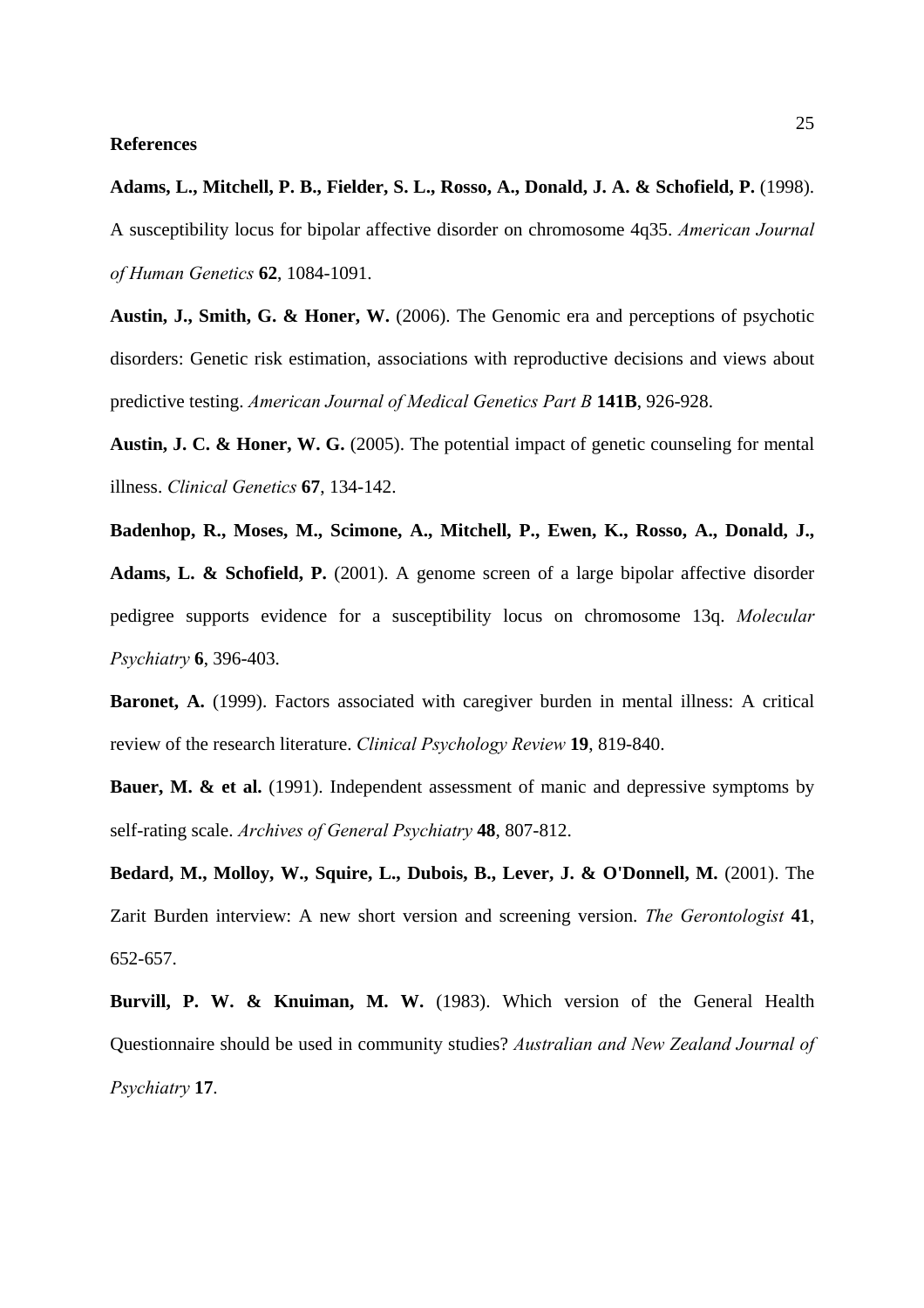**Corrigan, P., Markowitz, F., Watson, A., Rowan, D. & Kubiak, M.** (2003). An attribution model of public discrimination towards persons with mental illness. *Journal of Health and Social Behavior* **44**, 162-179.

**Coyne, J., Kessler, R., Tal, M., Turnbull, J., Wortman, C. & Greden, J.** (1987). Living with a depressed person. *Journal of Consulting and Clinical Psychology* **55**, 347-352.

Fadden, G., Bebbington, P. & Kuipers, L. (1987). The burden of care: The impact of functional psychiatric illness on the patient's family. *British Journal of Psychiatry* **150**, 285- 292.

Glick, H., McBride, L. & Bauer, M. (2003). A manic-depressive symptom self-report in optical scanable format. *Bipolar Disorders* **5**.

**Goldberg, D. & Williams, P.** (1988). *User's guide to the General Health Questionnaire*. NFER-Nelson: Windsor Berks.

**Goldberg, D. P. & Hillier, V. F.** (1979). A scaled version of the General Health Questionnaire. *Psychological Medicine* **9**, 139-145.

**Hinricksen, G. & Lieberman, J.** (1999). Family attributions and coping in the prediction of emotional adjustment in family members of patients with first episode schizophrenia. *Acta Psychiatrica Scandinavica* **100**, 359-366.

**Illes, F., Rietz, C., Fuchs, M., Ohiraun, S., Prell, K., Rudinger, G., Maier, W. & Rietschel, M.** (2003). Einstellung zu psychiatrisch-genetischer Forschung und prädiktiver Diagnostik: Hoffnungen und Befürchtungen von Patienten, Angehörigen und der Allgemeinbevölkerung in Deutschland (Attitudes towards psychiatric genetic research and predictive testing: Hopes and fears of patients, relatives and the general population in Germany) *Ethik in der Medizin* **15**, 268-281.

**Jorm, A.** (2000). Mental health literacy: Public Knowledge and beliefs about mental disorders. *British Journal of Psychiatry* **177**, 396-401.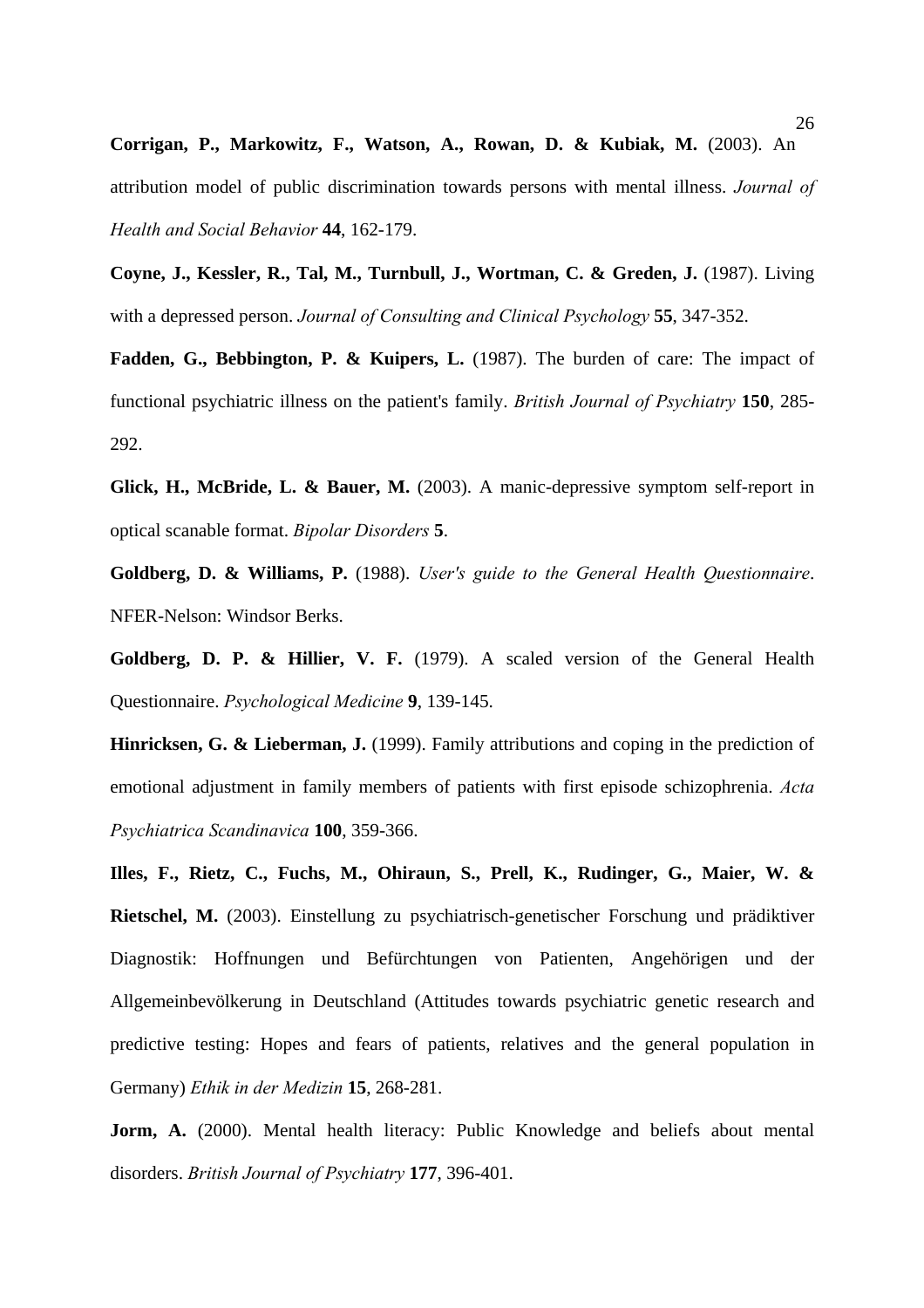Kuyken, W., Brewin, C., Power, M. & Furnham, A. (1992). Causal beliefs about depression in depressed patients, clinical psychologists and lay persons. *British Journal of Medical Psychology* **65**, 257-268.

Link, B. (1987). Understanding labeling effects in the area of mental disorders: An assessment of the effects of expectations of rejection. *American Sociology Review* **52**, 96-112.

Link, B., Phelan, J., Bresnahan, M., Stueve, A. & Pescosolido, B. (1999). Public conceptions of mental illness: Labels, causes, dangerousness and social distance. *American Journal of Public Health* **89**, 1328-1333.

Link, B., Yang, L., Phelan, J. & Collins, P. (2004). Measuring mental illness stigma. *Schizophrenia Bulletin* **30**, 511-541.

**Link, B. G., Struening, E. L., Neese-Todd, S., Asmussen, S. & Phelan, J. C.** (2001). The consequences of stigma for the self-esteem of people with mental illnesses. *Psychiatric Services* **52**, 1621-1626.

**McDonald, R.** (2004). Respecifying Improper Structures *Structural Equation Modeling* **11**, 194-209.

**McGuffin, P., Rijsdijk, F., Andrew, M., Sham, P., Katz, R. & Cardno, A.** (2003). The heritability of bipolar disorder and the genetic relationship to unipolar despression. *Archives of General Psychiatry* **60**, 497-502.

**Mechanic, D., McAlpine, D., Rosenfield, S. & Davis, D.** (1994). Effects of illness attribution and depression of the quality of life among persons with serious mental illness. *Social Science and Medicine* **39**, 155-164.

Meiser, B. (2005). Psychological impact of genetic testing for cancer susceptibility: An update of the literature. *Psycho-Oncology* **14**, 1060-1074.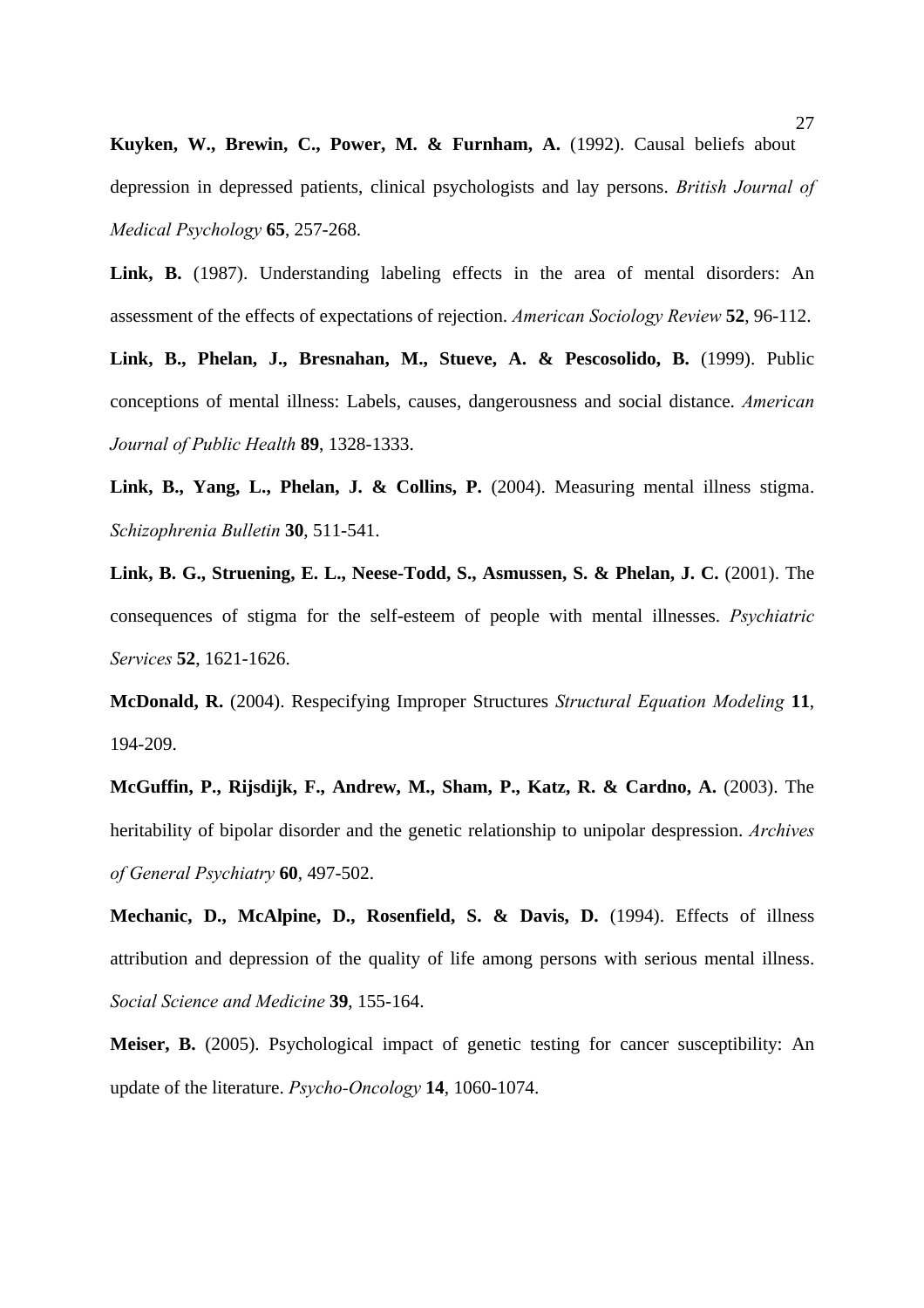**Meiser, B., Mitchell, P., McGirr, H., Van Herten, M. & Schofield, P.** (2005). Implications of genetic risk information in families with a high density of bipolar disorder: An exploratory study. *Social Science and Medicine* **60**, 109-118.

**National Institute of Mental Health** (1992). NIMH Genetics Initiative: Family Interview for Genetic Studies (FIGS). Rockville, MD.

**Nelkin, D. & Lindee, M.** (1995). *The DNA mystique: The gene as a cultural icon*. WH Freeman & Company: New York.

**Nuffield Council on Bioethics** (1998). Mental disorders and genetics: The ethical context. Nuffield Council on Bioethics.

**Nurnberger, J., Blehar, M., Kaufmann, C., York-Cooler, C., Simpson, S., Harkavy-Friedman, J. & et al.** (1994a). Diagnostic Interviews for Genetic Studies: Rationale, unique features and training. *Archives of General Psychiatry* **51**, 849-859.

**Nurnberger, J., Blehar, M., Kaufmann, C., York-Cooler, C., Simpson, S., Harkavy-Friedman, J., Severe, J., Malaspina, D. & Reich, T.** (1994b). Diagnostic interview for genetic studies. Rationale, unique features, and Training. NIHM Genetics Initiative. *Archives of General Psychiatry* **51**, 849-859.

**Ostman, M. & Kjellin, L.** (2002). Stigma by association. Psychological factors in relatives of people with mental illness. *British Journal of Psychiatry* **181**, 494-498.

**Perlick, D., Clarkin, J., Sirey, J., Raue, P., Greenfield, S., Struening, E. L. & Rosenheck, R.** (1999). Burden experienced by care-givers of persons with bipolar affective disorder. *British Journal of Psychiatry* **175**, 56-62.

**Perlick, D. A., Rosenheck, R. A., Clarkin, J. F., Sirey, J. A., Salahi, J., Struening, E. L. &**  Link, B. G. (2001). Adverse effects of perceived stigma on social adaptation of persons diagnosed with bipolar affective disorder. *Psychiatric Services* **52**, 1627-1632.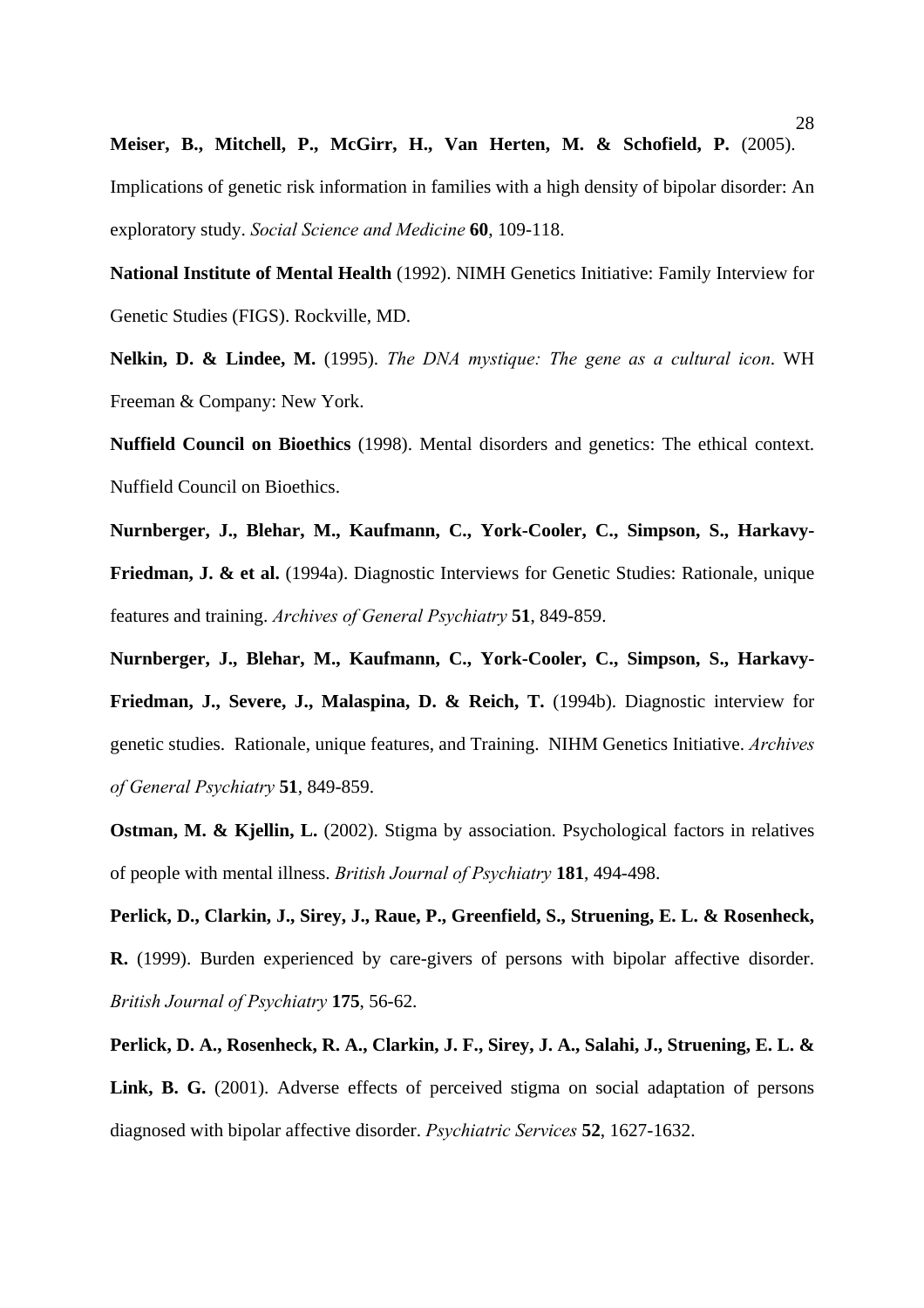**Phelan, J.** (2005). Geneticization of deviant behaviour and consequence for stigma: The case of mental illness. *Journal of Health and Social Behaviour* **46**, 307-322.

**Phelan, J., Bromet, E. & Link, B.** (1998). Psychiatric illness and family stigma. *Schizophrenia Bulletin* **24**, 155-126.

**Phelan, J., Rosangely Cruz, R. & Reiff, M.** (2002). Genes and stigma: The connection between perceived genetic etiology and attitudes and beliefs about mental illness. *Psychiatric Rehabilitation Skills* **6**, 159-185.

**Phelan, J. C.** (2002). Genetic bases of mental illness - a cure for stigma? *Trends in Neurosciences* **25**, 430-431.

Potasnik, H. & Nelson, G. (1984). Stress and social support. The burden experienced by the family of a mentally ill person. *American Journal of Community Psychology* **12**, 589-607.

**Ritsher, J. B. P., Jo C.** (2004). Internalized stigma predicts erosion of morale among psychiatric outpatients. *Psychiatry Research* **129**, 257-265.

**Sensky, T.** (1997). Causal attributions in physical illness. *Journal of Psychosomatic Research* **43**, 565-573.

**Smoller, J. & Finn, C.** (2003). Family, twin and adoption studies of bipolar disorder. *American Journal of Medical Genetics* **123C**, 48-58.

**Targum, S. D., Dibble, E. D., Davenport, Y. B. & Gershon, E. S.** (1981). The Family Attitude Questionnaire: Patients' and spouses' views of bipolar illness. *Archives of General Psychiatry* **38**, 562-568.

**Trippitelli, C. L., Jamison, K. R., Folstein, M. F., Bartko, J. J. & DePaulo, J. R.** (1998). Pilot study on patients' and spouses' attitudes toward potential genetic testing for bipolar disorder. *American Journal of Psychiatry* **155**, 899-904.

**Turnquist, D. C., Harvey, J. H. & Andersen, B. L.** (1988). Attributions and adjustment to life-threatening ilness. *British Journal of Clinical Psychology* **27**, 55-63.